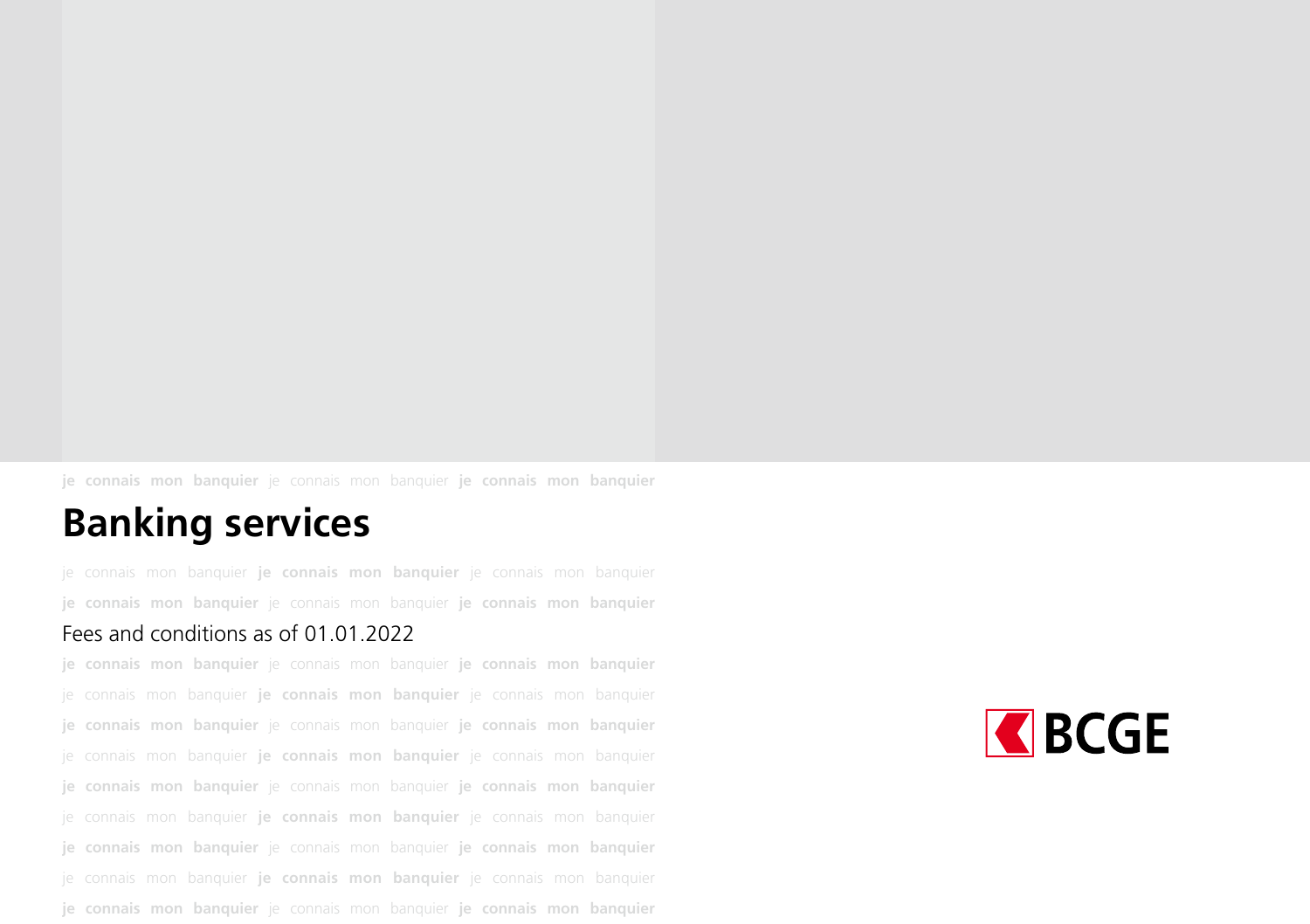# Banking services index

| General Information                      | 3  |
|------------------------------------------|----|
| Private accounts                         | 5  |
| Savings accounts                         | 6  |
| Pension planning accounts                | 7  |
| Portfolios managed by the client         | 9  |
| Investment fund savings accounts         | 11 |
| Private and company accounts             | 12 |
| Company accounts                         | 13 |
| BCGE cards and branch transactions       | 14 |
| Credit cards for individuals             | 15 |
| Prepaid cards for individuals            | 16 |
| Corporate credit cards                   | 17 |
| Payment transactions                     | 18 |
| Cheques and sight drafts drawn on banks  | 19 |
| General conditions for commercial papers | 20 |
| Check-up                                 | 20 |
| Safe deposit boxes                       | 21 |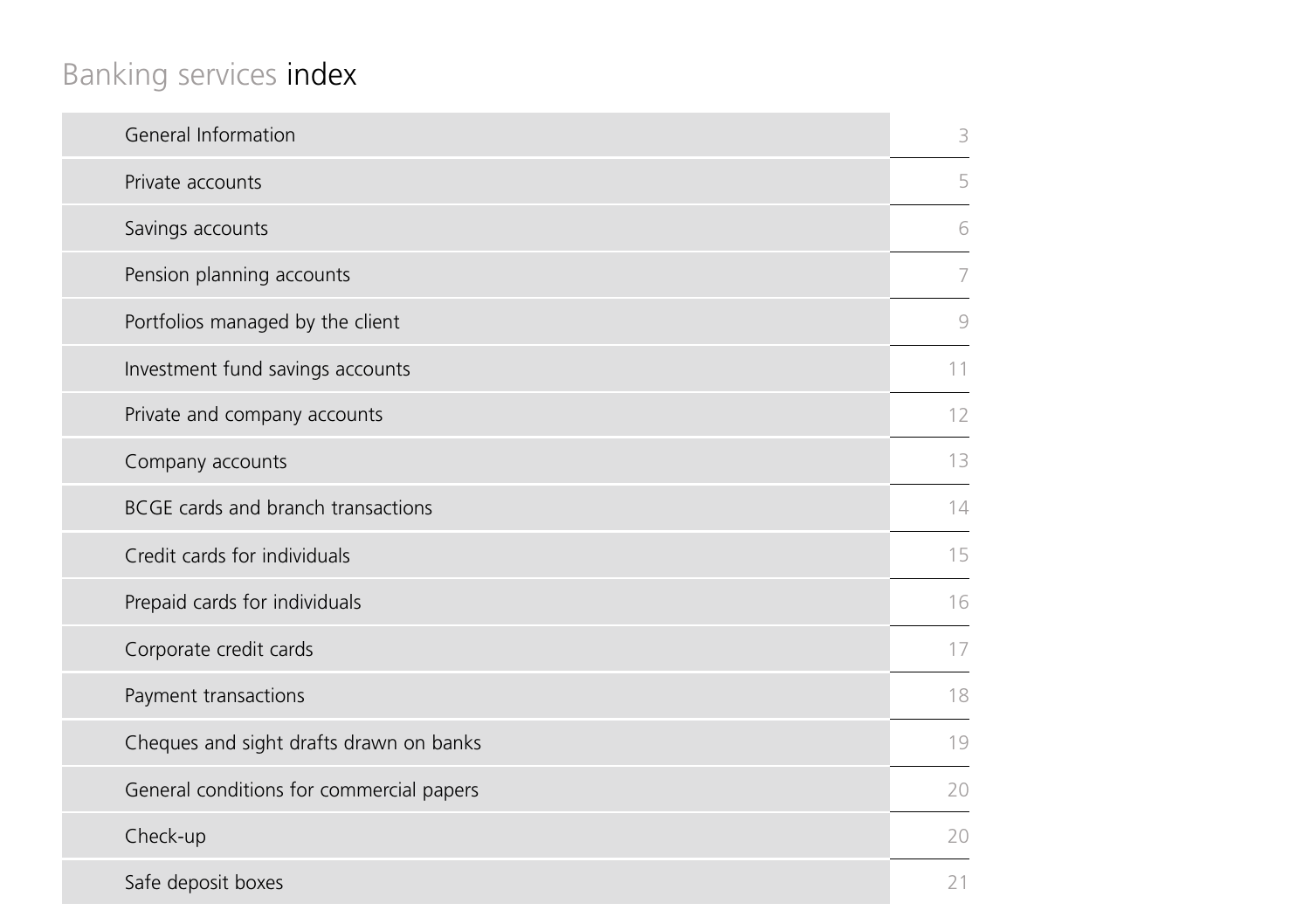#### General information

| General information                                  | >> Your adviser is at your disposal to provide you with any further information on our services and fees<br>The bank reserves the right to modify the fees and conditions of its services, according to the economic environment and the evolution of the markets<br>Electronic advices and statements are available free of charge on Netbanking<br>Additional information on BCGE products and services is available on the websites bcge.ch and synchronyfunds.com<br>Fees, which are charged on a periodic basis, are payable for the entire invoicing period once it has begun |
|------------------------------------------------------|-------------------------------------------------------------------------------------------------------------------------------------------------------------------------------------------------------------------------------------------------------------------------------------------------------------------------------------------------------------------------------------------------------------------------------------------------------------------------------------------------------------------------------------------------------------------------------------|
| General conditions<br>Account<br>opening and closing | Free of charge <sup>1</sup>                                                                                                                                                                                                                                                                                                                                                                                                                                                                                                                                                         |
| Interest rates                                       | Available from BCGE branches or online at bcge.ch                                                                                                                                                                                                                                                                                                                                                                                                                                                                                                                                   |
| Bank statements                                      | Monthly                                                                                                                                                                                                                                                                                                                                                                                                                                                                                                                                                                             |
| Closing statements                                   | Annual                                                                                                                                                                                                                                                                                                                                                                                                                                                                                                                                                                              |
| Withholding tax                                      | 35% of gross credit interest amounts of CHF 200 with only one closing statement per calendar year                                                                                                                                                                                                                                                                                                                                                                                                                                                                                   |
| Printing and postage costs <sup>2</sup>              | In Switzerland A-mail: CHF 2.10/postage<br>In Switzerland B-mail: CHF 1.90/postage<br>Abroad CHF 2.80/postage<br>• Netbanking: free of charge                                                                                                                                                                                                                                                                                                                                                                                                                                       |
| VAT                                                  | The rates and fees referred to in this brochure, which are subject to value added tax legislation, are indicated + VAT. VAT is only charged to clients<br>domiciled in Switzerland and Liechtenstein, clients domiciled abroad are exempt from VAT                                                                                                                                                                                                                                                                                                                                  |
| Fees in foreign currency                             | Rates and fees are charged in CHF or the equivalent value in foreign currency, excluding credit cards                                                                                                                                                                                                                                                                                                                                                                                                                                                                               |
| BCGE cards and BCGE credit cards                     | Granted subject to conditions                                                                                                                                                                                                                                                                                                                                                                                                                                                                                                                                                       |
| Secure connection to Netbanking                      | " CrontoSign Swiss application: free of charge<br>CrontoSign Swiss optical reader: CHF 50 + VAT<br>For more information, contact your adviser                                                                                                                                                                                                                                                                                                                                                                                                                                       |
|                                                      |                                                                                                                                                                                                                                                                                                                                                                                                                                                                                                                                                                                     |

1 A flat-rate opening fee may be charged for a complex relationship. Please contact your adviser for further information<br>2 For non-standard postage, the costs are charged to the client (plus administration costs)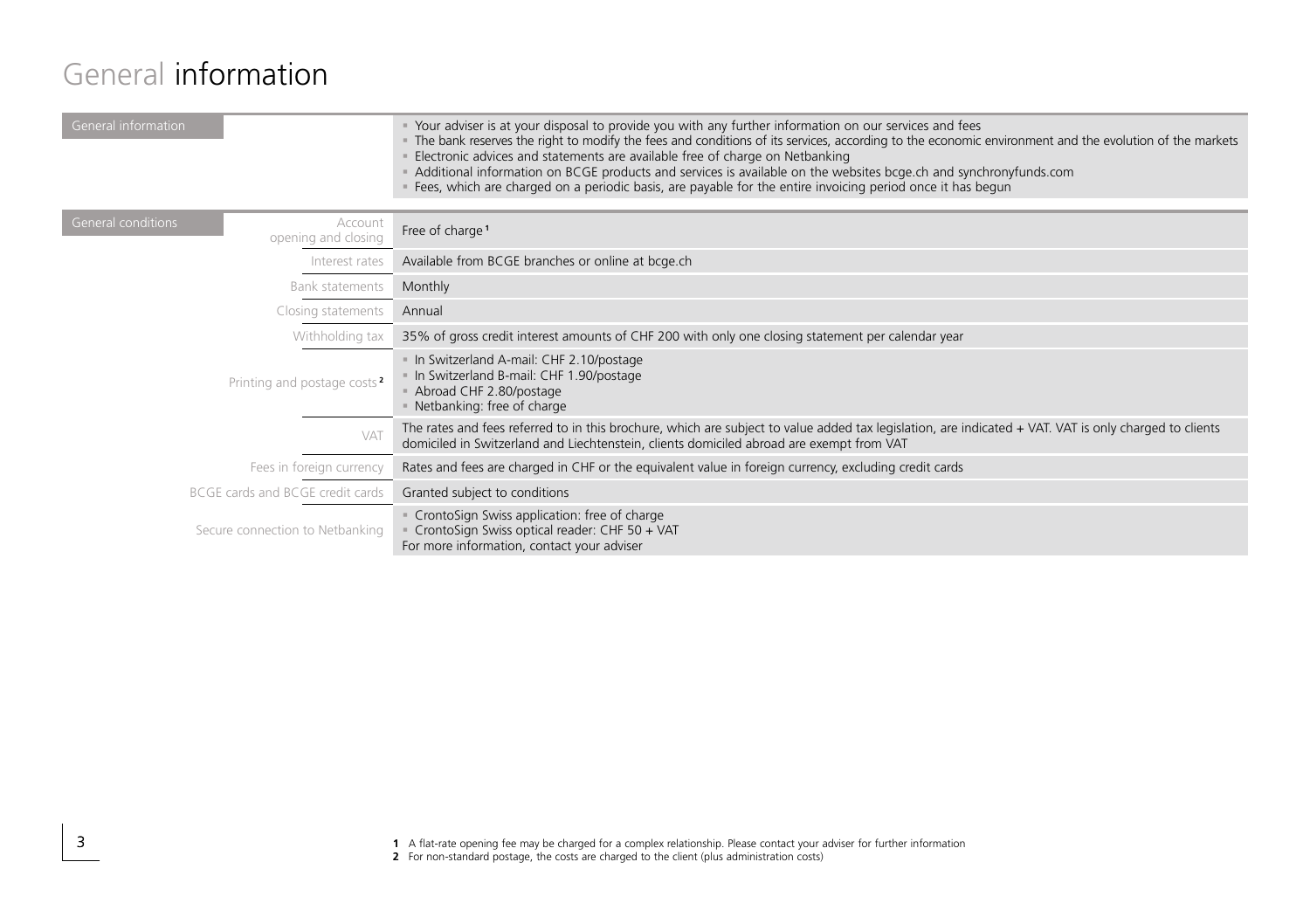#### General information (cont.)

| Other fees<br>Succession                                                                                    | The processing of successions is invoiced at CHF 120/hour + VAT, min. CHF 120 + VAT                                                                                                 |                                                                            |
|-------------------------------------------------------------------------------------------------------------|-------------------------------------------------------------------------------------------------------------------------------------------------------------------------------------|----------------------------------------------------------------------------|
| Internal and external searches                                                                              | CHF 120/hour + VAT, min. CHF 50/case + VAT <sup>3</sup> or according to invoicing                                                                                                   |                                                                            |
| <b>Blocking fees</b>                                                                                        | If a letter is returned twice due to incorrect address: CHF 30/case + VAT                                                                                                           |                                                                            |
| Preparing and sending of a duplicate statement, account<br>statement or confirmation by post, fax or e-mail | CHF 30/case + postage; surcharge of CH 25 if urgent<br>For complex cases, the hourly search rate above applies                                                                      |                                                                            |
| Reminder                                                                                                    | CHF 30                                                                                                                                                                              |                                                                            |
| Hold mail                                                                                                   | CHF 600/year + VAT                                                                                                                                                                  |                                                                            |
| Dormant account                                                                                             | CHF 300/year + VAT                                                                                                                                                                  |                                                                            |
| Numbered account                                                                                            | CHF 1,000/year + VAT                                                                                                                                                                |                                                                            |
| Domiciliary company                                                                                         | CHF 3,000/year + VAT                                                                                                                                                                |                                                                            |
| Annual tax statement <sup>7</sup>                                                                           | Clients with custody accounts:<br>Switzerland: CHF 60 <sup>4</sup> /portfolio of custody account concerned + VAT<br>France: CHF 804+5+6/client<br>Other countries: CHF 804+5/client | Clients without custody accounts:<br>France: CHF 10 <sup>4+5</sup> /client |
| Business relationship attestation                                                                           | Min. CHF 300 + VAT                                                                                                                                                                  |                                                                            |
| Client domiciled outside<br>Switzerland                                                                     | CHF 22 <sup>4+5+8</sup> /quarter                                                                                                                                                    |                                                                            |

**3** Including research and document costs resulting from the client's non-compliance with regulations or a request from an authority

**4** Not invoiced to clients: holders of a Best of mandate or with an all-inclusive package valid on the day of invoicing except Best of Genesis or young people up to the age of 25

**5** Not invoiced to clients who only hold an Epargne 3 or Libre Passage account

**6** For clients who only have a Pension Fund Savings Plan account, the same fees apply as for clients without custody accounts

**7** Produced automatically or on request, depending on availability by country of tax residence. Please contact your adviser for further information

**8** Not charged to clients with a mortgage loan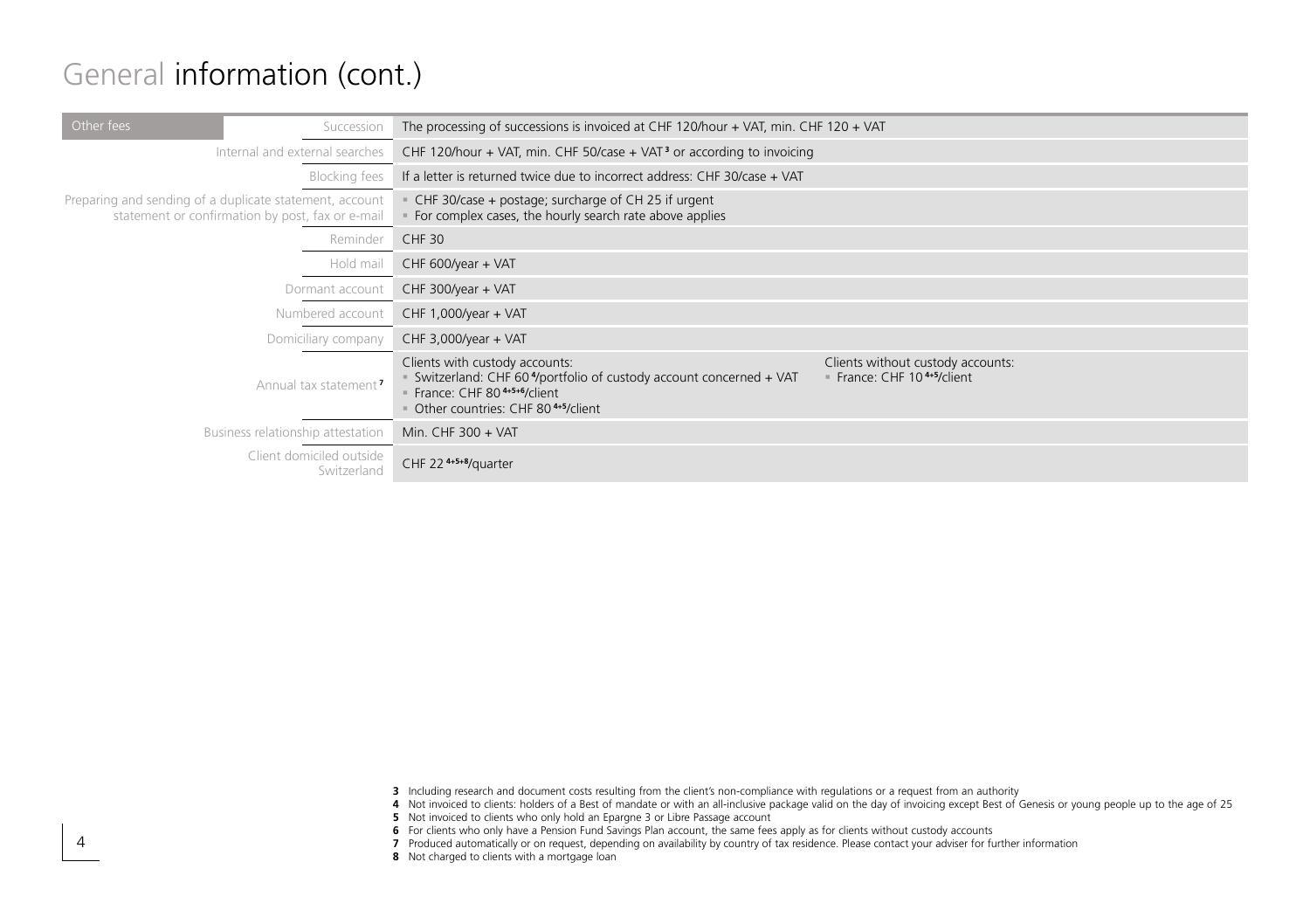#### Private accounts

|                  |                         | <b>BCGE Privé<sup>9</sup></b>                                                                                                                                                                    | BCGE Privé 12-25                                                                                                                                                                                                                                                                     |
|------------------|-------------------------|--------------------------------------------------------------------------------------------------------------------------------------------------------------------------------------------------|--------------------------------------------------------------------------------------------------------------------------------------------------------------------------------------------------------------------------------------------------------------------------------------|
| rivate accounts  | Clients                 | Individual clients from the age of 26                                                                                                                                                            | Young professionals and students aged between 12 and 25                                                                                                                                                                                                                              |
|                  | Characteristics         | An account to deposit salary, regular income or pension and to<br>make payments                                                                                                                  | An account to receive salary or income from a temporary job and<br>carry out all banking transactions                                                                                                                                                                                |
|                  | Currency                | CHF, EUR, USD                                                                                                                                                                                    | CHF, EUR, USD                                                                                                                                                                                                                                                                        |
|                  | Account maintenance fee | CHF 3/month                                                                                                                                                                                      | Free of charge                                                                                                                                                                                                                                                                       |
|                  | Remuneration limit      | None                                                                                                                                                                                             | None                                                                                                                                                                                                                                                                                 |
| Withdrawal limit |                         | None                                                                                                                                                                                             | None                                                                                                                                                                                                                                                                                 |
|                  | Closing statements      | Annual<br>Quarterly if 1) the balance of the account after calculation of the<br>closing is negative or 2) the sum of the fees or debit interest resulting<br>from the closing is $\geq$ CHF 200 | Annual<br>Quarterly if 1) the balance of the account after calculation of the<br>closing is negative or 2) the sum of the fees or debit interest resulting<br>from the closing is $\geq$ CHF 200                                                                                     |
|                  | Additional services     | • Netbanking and e-Safe: access free of charge<br><b>BCGE Debit Mastercard</b><br>BCGE Credit card or PrePaid card                                                                               | Netbanking and e-Safe: access free of charge<br>BCGE Debit Mastercard: free of charge<br>BCGE Credit card or PrePaid card: main card free of charge<br>Extra-banking offers: many highly attractive partner benefits and<br>a welcome gift to discover on our website bcge.ch/jeunes |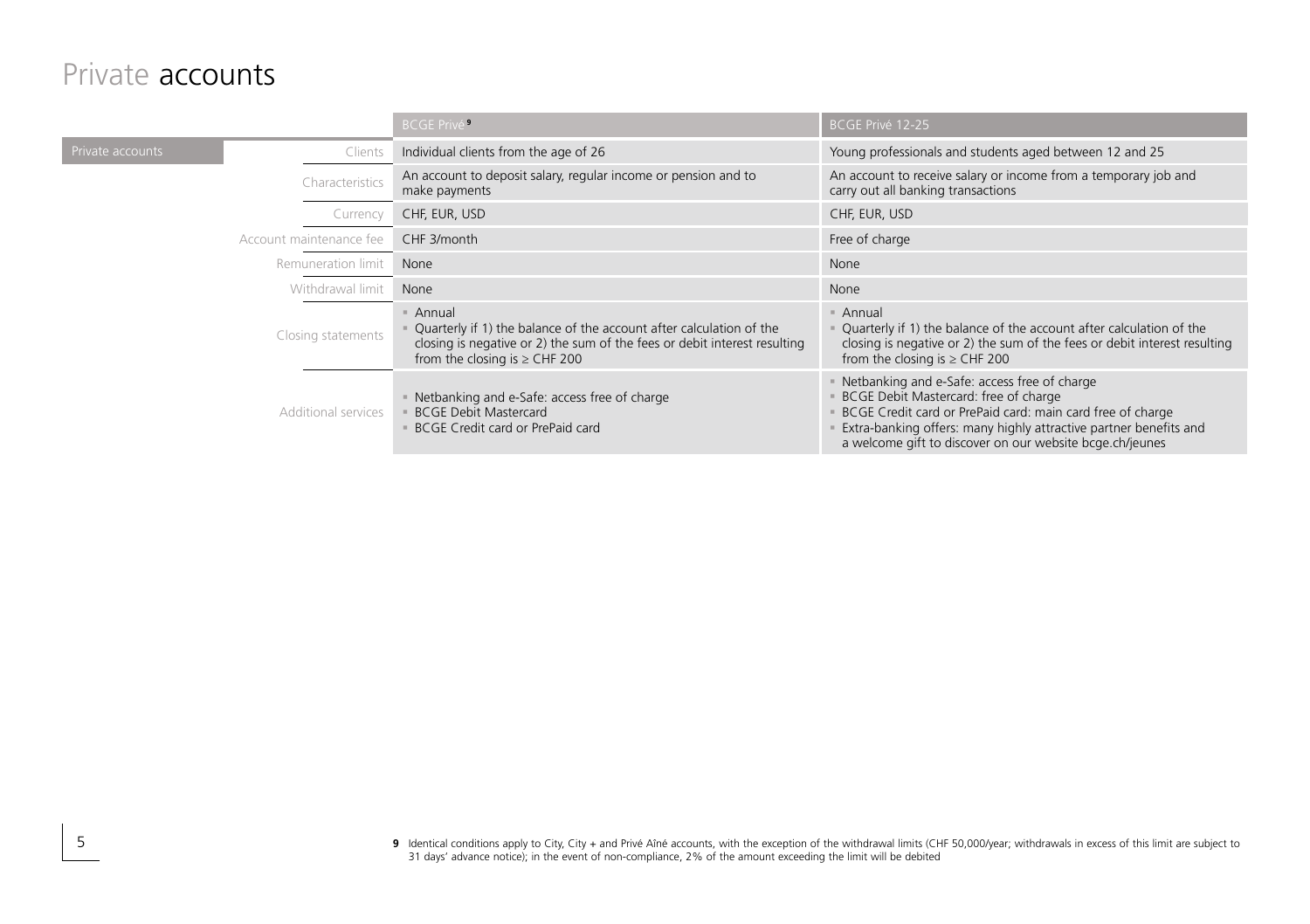#### Savings account

I

6

|                     |                                                 | <b>BCGE Epargne 10</b>                                                                                                                          | Epargne Classic account                                                                                                                         | Epargne Jeunesse account                                                                                                                                                                                                                                                                                         | Start'Ep account                                                                                                                                                                                                                                                                                                                                              |  |
|---------------------|-------------------------------------------------|-------------------------------------------------------------------------------------------------------------------------------------------------|-------------------------------------------------------------------------------------------------------------------------------------------------|------------------------------------------------------------------------------------------------------------------------------------------------------------------------------------------------------------------------------------------------------------------------------------------------------------------|---------------------------------------------------------------------------------------------------------------------------------------------------------------------------------------------------------------------------------------------------------------------------------------------------------------------------------------------------------------|--|
| Savings accounts    | Clients                                         | Individual clients from the age of 18<br>An account to build up financial reserves with the aim of undertaking<br>short or medium-term projects |                                                                                                                                                 | Young people up to the age of 18                                                                                                                                                                                                                                                                                 | Young people between 12 and 18<br>years old                                                                                                                                                                                                                                                                                                                   |  |
|                     | Characteristics                                 |                                                                                                                                                 |                                                                                                                                                 | An account to build up a starting<br>capital for a child until he or she<br>turns 18                                                                                                                                                                                                                             | An account that enables you to<br>start saving independently and<br>better prepare your future projects                                                                                                                                                                                                                                                       |  |
|                     | Currency                                        | CHF                                                                                                                                             | EUR, USD, CNY, GBP                                                                                                                              | CHF, EUR, USD                                                                                                                                                                                                                                                                                                    | CHF, EUR, USD                                                                                                                                                                                                                                                                                                                                                 |  |
|                     | Account maintenance fee                         | None                                                                                                                                            | None                                                                                                                                            | None                                                                                                                                                                                                                                                                                                             | None                                                                                                                                                                                                                                                                                                                                                          |  |
|                     | Remuneration limit                              | CHF 500,000                                                                                                                                     | EUR 300,000/USD 500,000/<br>CNY 3,200,000/GBP 400,000                                                                                           | CHF/EUR/USD 25,000 at a<br>preferential interest rate                                                                                                                                                                                                                                                            | CHF/EUR/USD 25,000 at a<br>preferential interest rate                                                                                                                                                                                                                                                                                                         |  |
|                     | Withdrawal limit                                | CHF 50,000/year<br>= 31 days' notice for larger amounts                                                                                         | CHF 50,000/year<br>31 days' notice for larger amounts                                                                                           | CHF 50,000/year<br>31 days' notice for larger amounts                                                                                                                                                                                                                                                            | CHF 50,000/year<br>31 days' notice for larger amounts                                                                                                                                                                                                                                                                                                         |  |
|                     | Compensation for exceeding the withdrawal limit | . 2% of the amount over the limit                                                                                                               |                                                                                                                                                 | If closing the account by bank transfer and without issuing a withdrawal notice, the processing of the transaction can take up to 48 hours                                                                                                                                                                       |                                                                                                                                                                                                                                                                                                                                                               |  |
| Additional services |                                                 | - Netbanking and e-Safe:<br>access free of charge<br>Avantage service loyalty<br>programme up to 2%<br>additional interest <sup>11</sup>        | Netbanking and e-Safe:<br>access free of charge                                                                                                 | Netbanking: access free of charge<br>(consultation only)<br>e-Safe: access free of charge<br>ATM deposit card:<br>1st card free of charge                                                                                                                                                                        | Netbanking: access free of charge<br>(consultation and transfers)<br>e-Safe: access free of charge<br>BCGE card/ATM deposit card<br>1st card free of charge                                                                                                                                                                                                   |  |
|                     | Comments                                        | CHF 5 surcharge on payments<br>made from this account over<br>and above the standard rates,<br>with some exceptions (see details<br>on page 18) | CHF 5 surcharge on payments<br>made from this account over<br>and above the standard rates,<br>with some exceptions (see details<br>on page 18) | Converted automatically into<br>a BCGE Epargne account or<br>an Epargne Classic account<br>according to the currency on the<br>account holder's 18th birthday<br>CHF 5 surcharge on payments<br>made from this account over<br>and above the standard rates,<br>with some exceptions<br>(see details on page 18) | Free withdrawals at cantonal<br>bank ATMs<br>Converted automatically into<br>a BCGE Epargne account or<br>an Epargne Classic account<br>according to the currency on the<br>account holder's 18th birthday<br>CHF 5 surcharge on payments<br>made from this account over<br>and above the standard rates,<br>with some exceptions<br>(see details on page 18) |  |

**<sup>10</sup>** Identical conditions for Epargne Classic accounts in CHF, except for access to the Avantage service loyalty programme which is not authorised. Interest rates are available at any BCGE branch 11 See conditions at a branch or at avantageservice.ch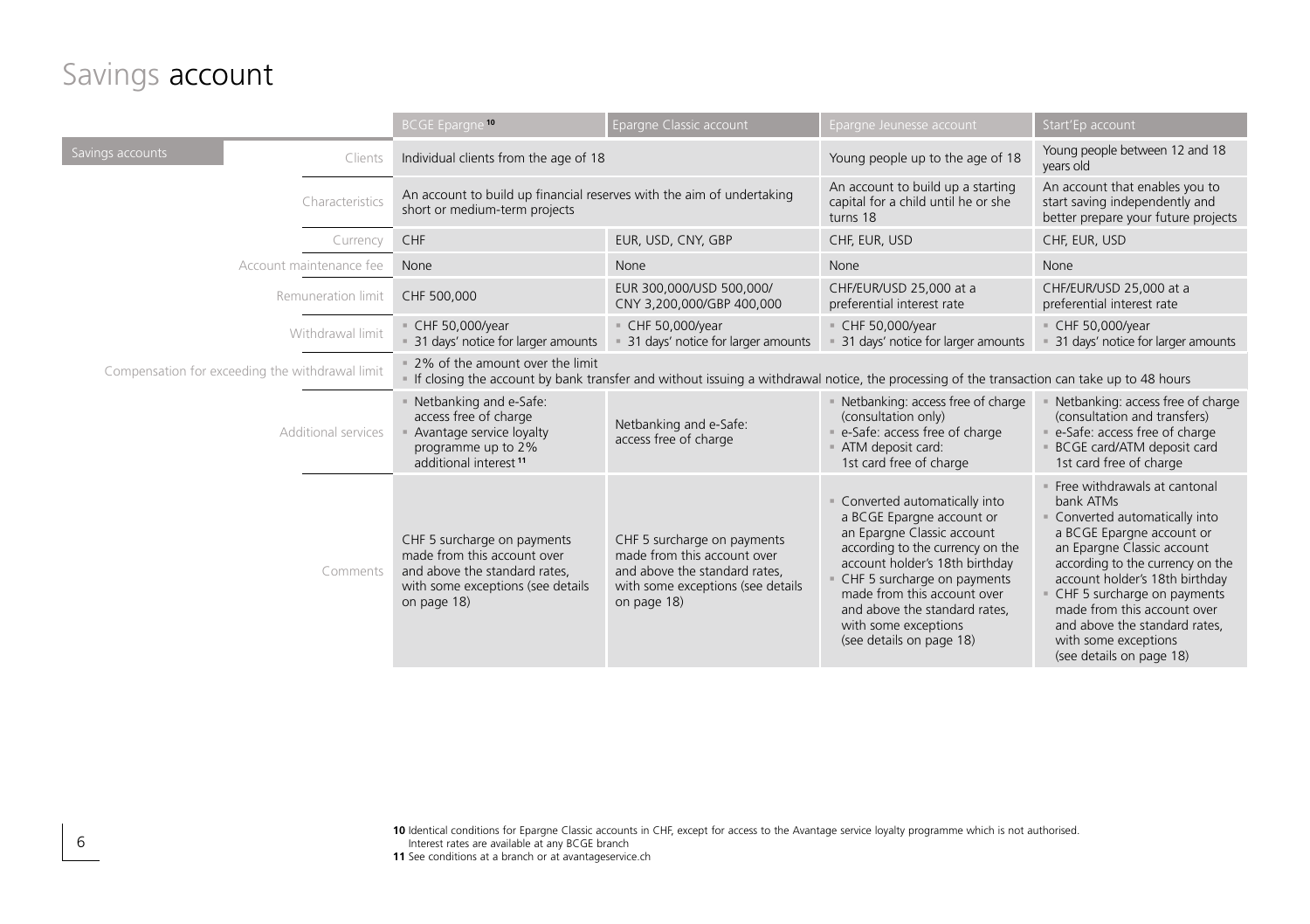# Pension planning **accounts**

|                                                                       | Epargne 3 account (3rd pillar a)                                                                                                                                                                                                  | Pension fund savings plan                                                                                                                                                                                                                                                                                                                                                                  |
|-----------------------------------------------------------------------|-----------------------------------------------------------------------------------------------------------------------------------------------------------------------------------------------------------------------------------|--------------------------------------------------------------------------------------------------------------------------------------------------------------------------------------------------------------------------------------------------------------------------------------------------------------------------------------------------------------------------------------------|
| Pension planning accounts<br>Clients                                  | the age of 70 (69 for women) provided they are still in gainful employment                                                                                                                                                        | Individuals in gainful employment in Switzerland who are contributing to the Swiss AVS between the age of 18 and 65 (64 for women) and up to                                                                                                                                                                                                                                               |
| Characteristics                                                       | An account for making up any shortfalls in 1st and 2nd<br>pillar pension contributions                                                                                                                                            | Plan for automatic monthly investment in one or a maximum of two<br>Synchrony LPP Funds <sup>12</sup> , aimed at boosting Pillar 3 a assets                                                                                                                                                                                                                                                |
| Currency                                                              | CHF                                                                                                                                                                                                                               | CHF                                                                                                                                                                                                                                                                                                                                                                                        |
| Remuneration limit                                                    | None                                                                                                                                                                                                                              |                                                                                                                                                                                                                                                                                                                                                                                            |
| Conditions                                                            |                                                                                                                                                                                                                                   | - Hold an Epargne 3 account (3rd pillar a)<br>. The credit balance on the Epargne 3 account must exceed CHF 50 at all times<br>A max. of five plans per person                                                                                                                                                                                                                             |
| Payment conditions                                                    | · Initial payment: min. CHF 100<br>· For members of an occupational pension fund:<br>max. CHF 6,883 p.a.<br>For non-members of an occupational pension fund:<br>20% of income but a max. of CHF 34,416 p.a.                       | - Min. initial investment: CHF 100 (via Epargne 3 account)<br>· Monthly investment: min. CHF 100<br>Payment by monthly standing order from a BCGE account into the Epargne 3 account<br>For members of an occupational pension fund: max. CHF 6,883 p.a.<br>For non-members of an occupational pension fund: 20% of income but a max.<br>CHF 34,416 p.a.                                   |
| Investment conditions                                                 |                                                                                                                                                                                                                                   | Automatic investment as soon as the minimum investment amount is reached<br>. The entire balance in the account is invested (except for any residual sum which is<br>insufficient to buy one or more whole fund units. This residual sum remains in the<br>account until an additional amount is paid in, which will allow for the purchase of<br>a further whole unit(s) in the fund)     |
| Withdrawal conditions                                                 | The capital is paid out at the earliest 5 years before,<br>and at the latest 5 years after reaching retirement age,<br>or in accordance with the legal and regulatory conditions<br>in force at the time of pay-out <sup>13</sup> | The amount of the sale of the funds remains in the Epargne 3 account in accordance<br>with legal and regulatory conditions in force at the time of the sale<br>The capital is paid out at the earliest 5 years before, and at the latest 5 years after reaching retirement<br>age, or in accordance with the legal and regulatory conditions in force at the time of pay-out <sup>13</sup> |
| Account maintenance fee                                               | Free of charge                                                                                                                                                                                                                    |                                                                                                                                                                                                                                                                                                                                                                                            |
| Administration fee                                                    |                                                                                                                                                                                                                                   | None                                                                                                                                                                                                                                                                                                                                                                                       |
| Brokerage fee                                                         |                                                                                                                                                                                                                                   | None                                                                                                                                                                                                                                                                                                                                                                                       |
| Printing and postage costs                                            | See general conditions                                                                                                                                                                                                            | None                                                                                                                                                                                                                                                                                                                                                                                       |
| Fees for excess contributions                                         | CHF <sub>20</sub>                                                                                                                                                                                                                 |                                                                                                                                                                                                                                                                                                                                                                                            |
| Withdrawal fees for home ownership<br>or to repay a mortgage loan     | <b>CHF 50</b>                                                                                                                                                                                                                     |                                                                                                                                                                                                                                                                                                                                                                                            |
| Closing fees                                                          | - Reason: free of charge if legal retirement age<br>Other reason: CHF 120<br>If capital invested in Synchrony LPP Funds: CHF 60                                                                                                   | = 1st year: CHF 200<br>= 2nd year: CHF 100<br>a 3rd year and beyond: free of charge                                                                                                                                                                                                                                                                                                        |
| External securities transfer                                          |                                                                                                                                                                                                                                   | Not authorised                                                                                                                                                                                                                                                                                                                                                                             |
| Limit on wealth invested                                              |                                                                                                                                                                                                                                   | None                                                                                                                                                                                                                                                                                                                                                                                       |
| Swapping fund units<br>held in the custody account                    |                                                                                                                                                                                                                                   | = 1st year: CHF 200/change<br>From the 2nd year: 1st change free of charge and subsequent changes: CHF 200/change                                                                                                                                                                                                                                                                          |
| Modification of selected investment funds<br>for automatic investment |                                                                                                                                                                                                                                   | Free of charge                                                                                                                                                                                                                                                                                                                                                                             |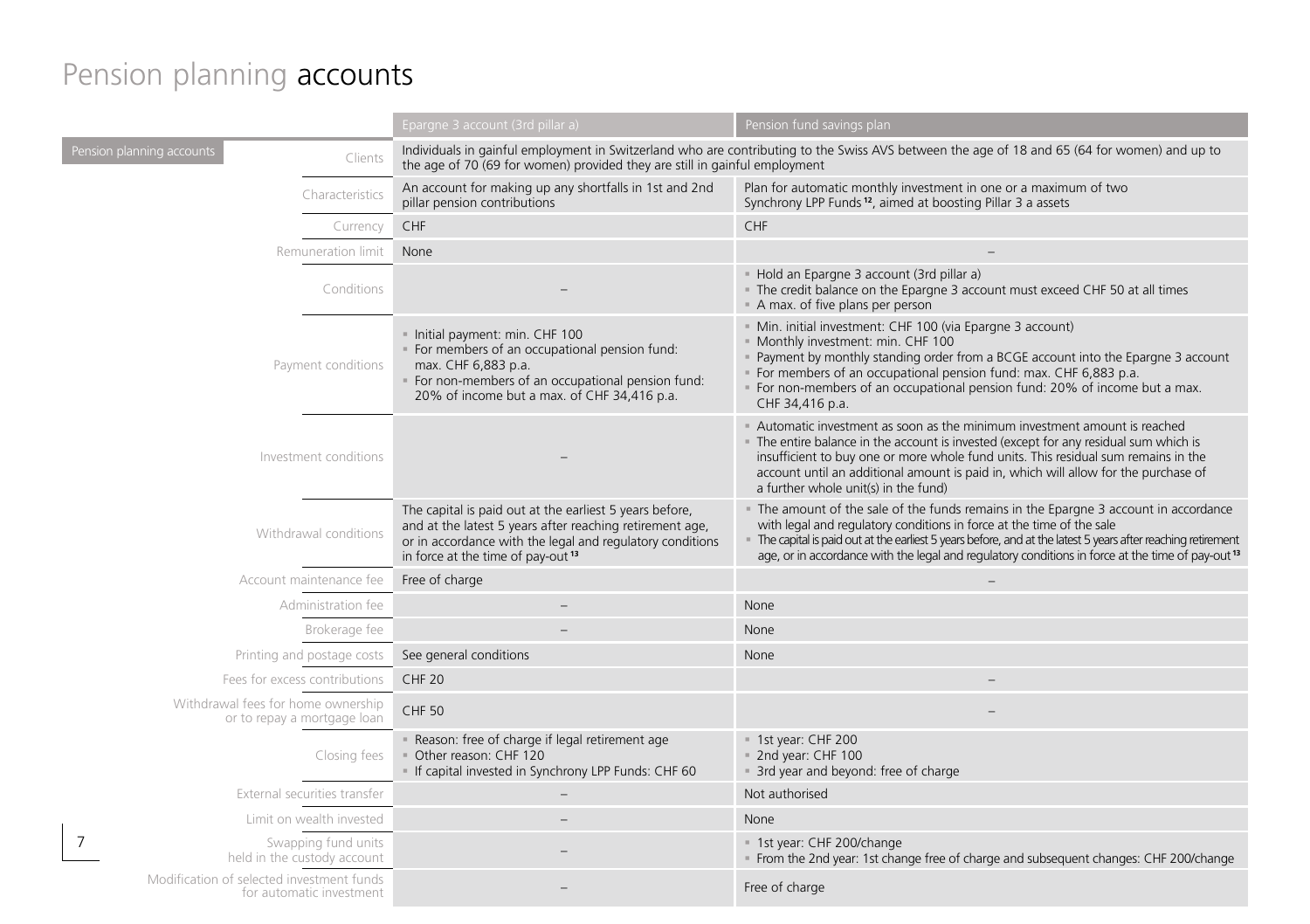#### Pension planning accounts (cont.)

|                                                                          | Epargne 3 account (3rd pillar a)                                                                                                                                                                                                                                                                                                                                                                                                              | Pension fund savings plan                                                                                             |  |
|--------------------------------------------------------------------------|-----------------------------------------------------------------------------------------------------------------------------------------------------------------------------------------------------------------------------------------------------------------------------------------------------------------------------------------------------------------------------------------------------------------------------------------------|-----------------------------------------------------------------------------------------------------------------------|--|
| Succession fees<br>Pension planning accounts<br>(including closing fees) | <b>CHF 120</b>                                                                                                                                                                                                                                                                                                                                                                                                                                |                                                                                                                       |  |
| Financial and tax statement                                              | Annual financial statement and tax statement: free of charge                                                                                                                                                                                                                                                                                                                                                                                  |                                                                                                                       |  |
| Additional services                                                      | Possibility to invest all or part of the pension assets in Synchrony LPP Funds <sup>12</sup><br>· Pure risk insurance<br>Additional interest bonus on the BCGE Epargne account thanks to the Avantage service loyalty programme <sup>14</sup>                                                                                                                                                                                                 | Additional interest bonus on the Epargne<br>account thanks to the Avantage service<br>loyalty programme <sup>14</sup> |  |
| Comments                                                                 | The amounts paid in are deductible from taxable income (subject to submission to Ordinary Taxation<br>or to having filed, for persons taxed at source, an application for Subsequent Ordinary Taxation)<br>In the event of death, the capital is protected and paid out to the beneficiaries in accordance with the law<br>Epargne 3 assets cannot be seized as long as they remain invested within the framework of the<br>3rd pillar scheme |                                                                                                                       |  |
|                                                                          | Vested benefits account                                                                                                                                                                                                                                                                                                                                                                                                                       |                                                                                                                       |  |
| Pension planning accounts<br>Clients                                     | Individuals between age 18 and 65 (64 for women), and up to age 70 (69 for women)                                                                                                                                                                                                                                                                                                                                                             |                                                                                                                       |  |
| Characteristics                                                          | An account designed to protect 2nd pillar assets in the case of interruption or final termination of gainful employment                                                                                                                                                                                                                                                                                                                       |                                                                                                                       |  |
| Currency                                                                 | CHF                                                                                                                                                                                                                                                                                                                                                                                                                                           |                                                                                                                       |  |
| Remuneration limit                                                       | None                                                                                                                                                                                                                                                                                                                                                                                                                                          |                                                                                                                       |  |
| Payment conditions                                                       | Only assets originating from an occupational pension fund or from the reimbursement of funds used for home ownership are accepted                                                                                                                                                                                                                                                                                                             |                                                                                                                       |  |
| Withdrawal conditions                                                    | The capital is paid out at the earliest 5 years before, and at the latest 5 years after reaching retirement age, or in accordance with the legal and regulatory<br>conditions in force at the time of pay-out <sup>13</sup>                                                                                                                                                                                                                   |                                                                                                                       |  |
| Account maintenance/custody account administration fee                   | Free of charge                                                                                                                                                                                                                                                                                                                                                                                                                                |                                                                                                                       |  |
| Withdrawal fees for home ownership<br>or to repay a mortgage loan        | <b>CHF 500</b>                                                                                                                                                                                                                                                                                                                                                                                                                                |                                                                                                                       |  |
| Closing fees                                                             | Reason legal retirement age: free of charge<br>Other reason: CHF 120<br>If capital invested in Synchrony LPP Funds: CHF 60                                                                                                                                                                                                                                                                                                                    |                                                                                                                       |  |
| Succession fees (including closing fees)                                 | <b>CHF 120</b>                                                                                                                                                                                                                                                                                                                                                                                                                                |                                                                                                                       |  |
| Other fees                                                               | CHF 120/hour (min. CHF 50)                                                                                                                                                                                                                                                                                                                                                                                                                    |                                                                                                                       |  |
| Financial and tax statement                                              | Annual financial statement free of charge                                                                                                                                                                                                                                                                                                                                                                                                     |                                                                                                                       |  |
| Additional services                                                      | Possibility to invest all or part of the pension assets in Synchrony LPP Funds 12. Issues and redemptions of units in Synchrony LPP Funds are calculated free of commission                                                                                                                                                                                                                                                                   |                                                                                                                       |  |
| Swapping fund units held in the custody account                          | = 1st year: CHF 200/change<br>From the 2nd year: 1st change free of charge 2nd and subsequent changes: CHF 200/change                                                                                                                                                                                                                                                                                                                         |                                                                                                                       |  |
| Comments                                                                 | Interest income and pension capital are exempt from taxes until pay-out<br>In the event of death, the capital is protected and paid out to the beneficiaries in accordance with the law<br>Libre passage assets cannot be seized as long as they remain invested within the framework of the 3rd pillar scheme                                                                                                                                |                                                                                                                       |  |
| 8                                                                        | 12 Please contact your adviser for further information<br>13 Special conditions apply in the event of departure to an EU/EFTA country. Please contact your adviser for further information<br>14 See conditions at a branch or at avantageservice.ch                                                                                                                                                                                          |                                                                                                                       |  |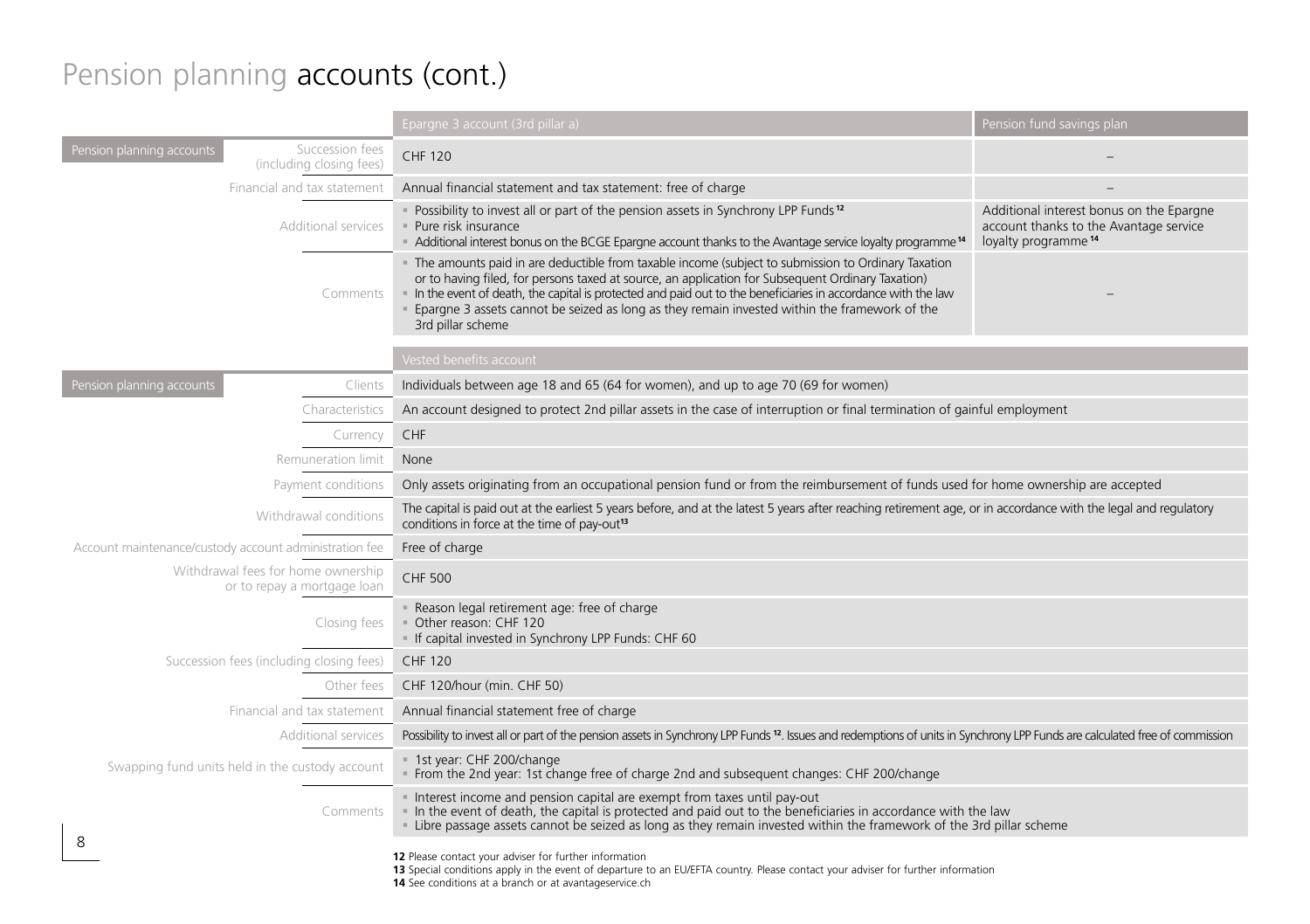# Portfolios managed by the client

|                                                                      | Custody accounts                                                                                                                                               |                                                                                                                                                                                                                                                                                                                                                                                                                                                                                                                                                                                                            |                                                                                                                                                                                |                                                                                                                                                                                                                                                                                                 |                                                                                                                                                                                                                                                                                                               |
|----------------------------------------------------------------------|----------------------------------------------------------------------------------------------------------------------------------------------------------------|------------------------------------------------------------------------------------------------------------------------------------------------------------------------------------------------------------------------------------------------------------------------------------------------------------------------------------------------------------------------------------------------------------------------------------------------------------------------------------------------------------------------------------------------------------------------------------------------------------|--------------------------------------------------------------------------------------------------------------------------------------------------------------------------------|-------------------------------------------------------------------------------------------------------------------------------------------------------------------------------------------------------------------------------------------------------------------------------------------------|---------------------------------------------------------------------------------------------------------------------------------------------------------------------------------------------------------------------------------------------------------------------------------------------------------------|
| Custody accounts<br>Clients                                          |                                                                                                                                                                | Individuals and companies                                                                                                                                                                                                                                                                                                                                                                                                                                                                                                                                                                                  |                                                                                                                                                                                |                                                                                                                                                                                                                                                                                                 |                                                                                                                                                                                                                                                                                                               |
| Characteristics                                                      |                                                                                                                                                                | Securities custody account for the constitution and management of assets                                                                                                                                                                                                                                                                                                                                                                                                                                                                                                                                   |                                                                                                                                                                                |                                                                                                                                                                                                                                                                                                 |                                                                                                                                                                                                                                                                                                               |
| Currency of the accounts linked<br>to the securities custody account | CHF and a choice of major foreign currencies                                                                                                                   |                                                                                                                                                                                                                                                                                                                                                                                                                                                                                                                                                                                                            |                                                                                                                                                                                |                                                                                                                                                                                                                                                                                                 |                                                                                                                                                                                                                                                                                                               |
| Custody fees                                                         | Minimum fees <sup>15</sup> :                                                                                                                                   | Basic fee: 0.30% p.a. of the assets under management + VAT<br>$-$ CHF 100 p.a./securities custody account + VAT<br>- CHF 40 p.a./securities custody account without position + VAT<br>$-$ CHF 25 p.a./position $+$ VAT<br>Reduction of the basic fee:<br>- Free of charge for BCGE shares, with no minimum fee<br>- 0.25% for Synchrony investment funds and BCGE Certificates<br>Surcharge on the basic fee:<br>- 0.05% p.a. for numbered custody accounts, min. CHF 200 + VATA<br>$-$ Insurance policy: CHF 25 + VAT, except for pledged insurance policies<br>- Segregated custody accounts: on request |                                                                                                                                                                                |                                                                                                                                                                                                                                                                                                 |                                                                                                                                                                                                                                                                                                               |
| Invoice frequency                                                    | Quarterly                                                                                                                                                      |                                                                                                                                                                                                                                                                                                                                                                                                                                                                                                                                                                                                            |                                                                                                                                                                                |                                                                                                                                                                                                                                                                                                 |                                                                                                                                                                                                                                                                                                               |
| External securities transfer                                         |                                                                                                                                                                | Swiss securities: CHF 100/line + VAT<br>Foreign securities: CHF 120/line + VAT                                                                                                                                                                                                                                                                                                                                                                                                                                                                                                                             |                                                                                                                                                                                |                                                                                                                                                                                                                                                                                                 |                                                                                                                                                                                                                                                                                                               |
| Delivery/physical withdrawal/remittance                              | Securities<br>Precious metals                                                                                                                                  | Deposited at BCGE: CHF 120/line + VAT<br>Other custodians: CHF 200/line + VAT<br>Deposited at BCGE: CHF 200/line + VAT                                                                                                                                                                                                                                                                                                                                                                                                                                                                                     |                                                                                                                                                                                |                                                                                                                                                                                                                                                                                                 |                                                                                                                                                                                                                                                                                                               |
| Mortgage note                                                        | Free of charge                                                                                                                                                 |                                                                                                                                                                                                                                                                                                                                                                                                                                                                                                                                                                                                            |                                                                                                                                                                                |                                                                                                                                                                                                                                                                                                 |                                                                                                                                                                                                                                                                                                               |
| Closing fees                                                         | CHF 200 + VAT                                                                                                                                                  |                                                                                                                                                                                                                                                                                                                                                                                                                                                                                                                                                                                                            |                                                                                                                                                                                |                                                                                                                                                                                                                                                                                                 |                                                                                                                                                                                                                                                                                                               |
| Additional services                                                  |                                                                                                                                                                | Non-interest-bearing management current accounts linked to the custody account (no account maintenance fees)<br>Lombard loan<br>Performance statement free of charge<br>■ Tax statement                                                                                                                                                                                                                                                                                                                                                                                                                    |                                                                                                                                                                                |                                                                                                                                                                                                                                                                                                 |                                                                                                                                                                                                                                                                                                               |
|                                                                      | Fees <sup>16</sup>                                                                                                                                             |                                                                                                                                                                                                                                                                                                                                                                                                                                                                                                                                                                                                            |                                                                                                                                                                                |                                                                                                                                                                                                                                                                                                 |                                                                                                                                                                                                                                                                                                               |
|                                                                      | Tranches                                                                                                                                                       | Bonds and similar securities                                                                                                                                                                                                                                                                                                                                                                                                                                                                                                                                                                               | Equities, external investment funds <sup>17</sup> and similar securities <sup>16</sup>                                                                                         |                                                                                                                                                                                                                                                                                                 |                                                                                                                                                                                                                                                                                                               |
|                                                                      |                                                                                                                                                                | In CHF <sup>18</sup> and in<br>foreign currencies                                                                                                                                                                                                                                                                                                                                                                                                                                                                                                                                                          | Swiss market                                                                                                                                                                   | European and<br>North American markets                                                                                                                                                                                                                                                          | Other countries                                                                                                                                                                                                                                                                                               |
|                                                                      | Minimum                                                                                                                                                        | CHF 120                                                                                                                                                                                                                                                                                                                                                                                                                                                                                                                                                                                                    | <b>CHF 80</b>                                                                                                                                                                  | CHF 120                                                                                                                                                                                                                                                                                         | <b>CHF 120</b>                                                                                                                                                                                                                                                                                                |
| Brokerage fees                                                       | 50,000<br>Up to CHF<br>From CHF<br>50,001<br>From CHF<br>100,001<br>From CHF<br>200,001<br>From CHF<br>300,001<br>From CHF<br>400,001<br>From CHF<br>1,000,001 | 0.80%<br>0.70%<br>0.50%<br>0.40%<br>0.40%<br>0.30%<br>0.20%                                                                                                                                                                                                                                                                                                                                                                                                                                                                                                                                                | 1.10%<br>1.00%<br>0.80%<br>0.60%<br>0.40%<br>0.30%<br>0.20%                                                                                                                    | 1.80%<br>1.65%<br>1.45%<br>1.20%<br>0.90%<br>0.80%<br>0.70%                                                                                                                                                                                                                                     | 2.00%<br>1.85%<br>1.65%<br>1.40%<br>1.10%<br>1.00%<br>0.90%                                                                                                                                                                                                                                                   |
|                                                                      |                                                                                                                                                                | Free of charge: BCGE shares, Synchrony Funds (see exceptions in the comment section) and BCGE Certificates                                                                                                                                                                                                                                                                                                                                                                                                                                                                                                 |                                                                                                                                                                                |                                                                                                                                                                                                                                                                                                 |                                                                                                                                                                                                                                                                                                               |
| Comments<br>9                                                        | with some exceptions (see details page 18)                                                                                                                     |                                                                                                                                                                                                                                                                                                                                                                                                                                                                                                                                                                                                            | prospectus (factsheet), which is available from your adviser or on the bcge.ch website<br>Any debit balances are subject to the lending rates available on the bcge.ch website | the sub-funds of the Synchrony Swiss Government Bonds and Synchrony Optimised SPI® funds any additional costs incurred in connection with the<br>purchase or redemption of units in these funds. For more information on the flat-rate annual management fees charged, please refer to the fund | • No commission is charged on the issue or repurchase of Synchrony fund units for BCGE clients. However, the fund management company will charge<br>All payment transactions made from the current management account are subject to a surcharge of CHF 5 on the fee applied according to the standard rates, |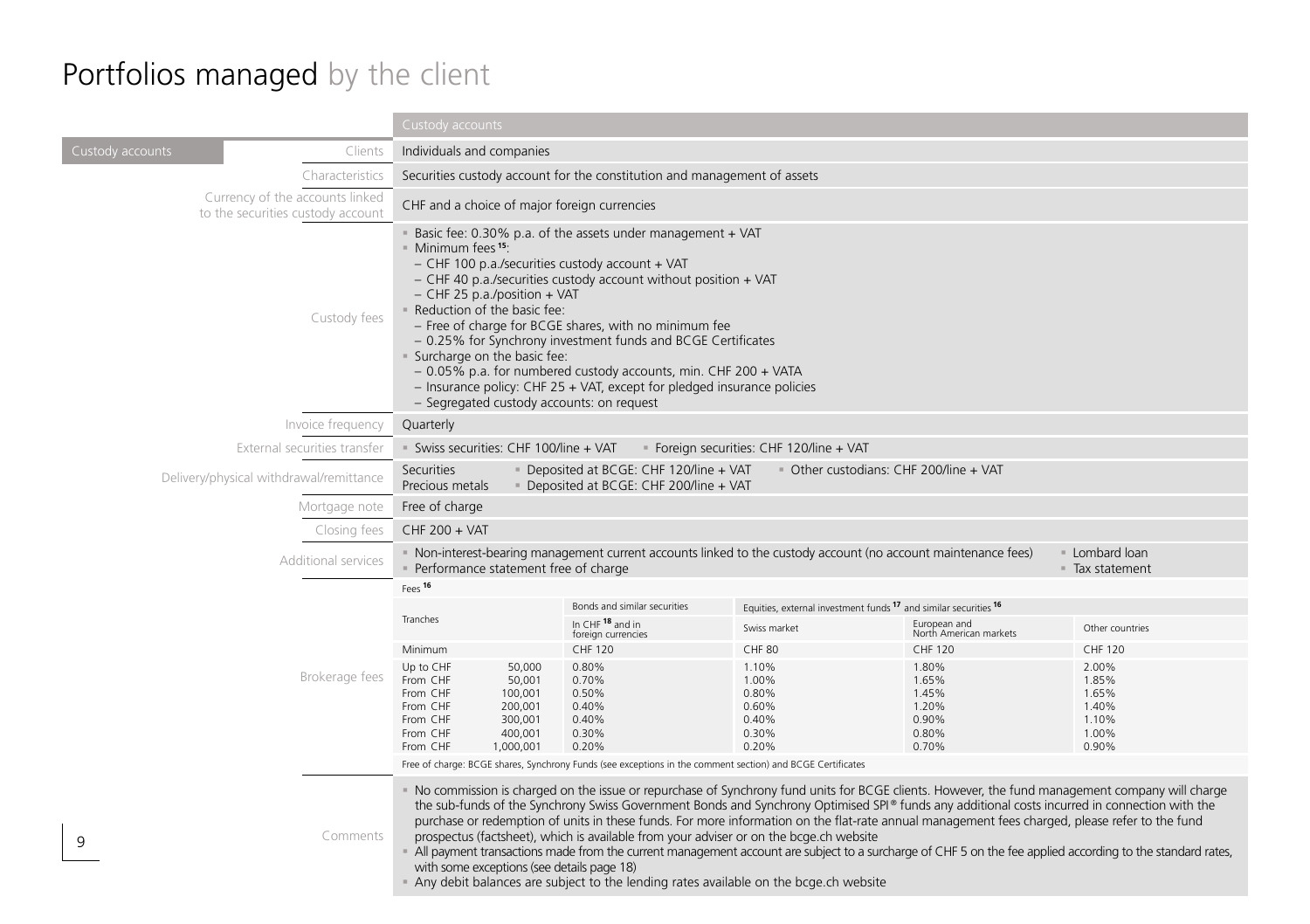#### Portfolios managed by the client (cont.)

|                                                                      | 1816 custody account (Online Trading 1816)                                                                                                              |                                                                                                                                                                         |                                                                                                            |                                                                                                                                                                                                                                                                                                                                                                                                                                       |                                                                                           |                                                                                            |
|----------------------------------------------------------------------|---------------------------------------------------------------------------------------------------------------------------------------------------------|-------------------------------------------------------------------------------------------------------------------------------------------------------------------------|------------------------------------------------------------------------------------------------------------|---------------------------------------------------------------------------------------------------------------------------------------------------------------------------------------------------------------------------------------------------------------------------------------------------------------------------------------------------------------------------------------------------------------------------------------|-------------------------------------------------------------------------------------------|--------------------------------------------------------------------------------------------|
| Custody accounts<br>Clients                                          |                                                                                                                                                         | Individuals and companies                                                                                                                                               |                                                                                                            |                                                                                                                                                                                                                                                                                                                                                                                                                                       |                                                                                           |                                                                                            |
| Characteristics                                                      |                                                                                                                                                         | Securities custody account linked to 1816, for autonomous online portfolio management                                                                                   |                                                                                                            |                                                                                                                                                                                                                                                                                                                                                                                                                                       |                                                                                           |                                                                                            |
| Currency of the accounts linked<br>to the securities custody account |                                                                                                                                                         | CHF and a choice of major foreign currencies                                                                                                                            |                                                                                                            |                                                                                                                                                                                                                                                                                                                                                                                                                                       |                                                                                           |                                                                                            |
| Custody fees                                                         |                                                                                                                                                         | Basic fee: 0.10% p.a. of the assets under management + VAT<br>Minimum fee: CHF 40year + VAT <sup>15</sup><br>Reduction of the basic fee: free of charge for BCGE shares |                                                                                                            |                                                                                                                                                                                                                                                                                                                                                                                                                                       |                                                                                           |                                                                                            |
| Invoice frequency                                                    | Quarterly                                                                                                                                               |                                                                                                                                                                         |                                                                                                            |                                                                                                                                                                                                                                                                                                                                                                                                                                       |                                                                                           |                                                                                            |
| External securities transfer                                         | Swiss and foreign securities: CHF 50/line + VAT                                                                                                         |                                                                                                                                                                         |                                                                                                            |                                                                                                                                                                                                                                                                                                                                                                                                                                       |                                                                                           |                                                                                            |
| Closing fees                                                         | Free of charge                                                                                                                                          |                                                                                                                                                                         |                                                                                                            |                                                                                                                                                                                                                                                                                                                                                                                                                                       |                                                                                           |                                                                                            |
| Conditions of use                                                    |                                                                                                                                                         | Netbanking with access to the 1816 service: free of charge                                                                                                              |                                                                                                            |                                                                                                                                                                                                                                                                                                                                                                                                                                       |                                                                                           |                                                                                            |
| Additional services                                                  | • Non-interest-bearing 1816 accounts (no account maintenance fee)<br>· Free performance statement<br>■ Tax statement<br>· Financial information         |                                                                                                                                                                         |                                                                                                            |                                                                                                                                                                                                                                                                                                                                                                                                                                       |                                                                                           |                                                                                            |
|                                                                      | Transactions registered online are invoiced per transaction 16                                                                                          |                                                                                                                                                                         |                                                                                                            |                                                                                                                                                                                                                                                                                                                                                                                                                                       |                                                                                           |                                                                                            |
|                                                                      |                                                                                                                                                         | Equities/Bonds/Warrants/ETFs <sup>19</sup>                                                                                                                              |                                                                                                            | Investment funds 15+17+19                                                                                                                                                                                                                                                                                                                                                                                                             |                                                                                           |                                                                                            |
|                                                                      | Tranches                                                                                                                                                | Swiss market and Euromarket<br>bonds                                                                                                                                    | European and US markets                                                                                    | Other markets                                                                                                                                                                                                                                                                                                                                                                                                                         | Swiss <sup>21</sup>                                                                       | Others                                                                                     |
| Brokerage fees                                                       | Up to CHF<br>1,000<br>From CHF<br>1,001<br>CHF<br>10,001<br>From<br>CHF<br>25,001<br>From<br>From CHF 50,001<br>From CHF 100,001<br>Above CHF 500.00120 | CHF<br>8<br>25<br>CHF<br>CHF<br>60<br>CHF<br>130<br>190<br>CHF<br>CHF<br>190<br>190<br>CHF                                                                              | CHF<br>15<br>CHF<br>25<br>CHF<br>60<br>CHF<br>130<br>CHF<br>190<br>CHF<br>190<br>CHF<br>190                | CHF<br>40<br>CHF<br>40<br>CHF<br>60<br>CHF<br>150<br>CHF<br>225<br>400<br>CHF<br>CHF 1,000                                                                                                                                                                                                                                                                                                                                            | CHF<br>35<br>CHF<br>35<br>CHF<br>35<br>CHF<br>40<br>CHF<br>175<br>CHF<br>300<br>CHF 1,000 | CHF<br>40<br>CHF<br>40<br>CHF<br>40<br>CHF<br>150<br>CHF<br>225<br>400<br>CHF<br>CHF 1,000 |
|                                                                      |                                                                                                                                                         |                                                                                                                                                                         | Free of charge: BCGE shares, Synchrony Funds (see exceptions in the comment section) and BCGE Certificates |                                                                                                                                                                                                                                                                                                                                                                                                                                       |                                                                                           |                                                                                            |
| Comments                                                             | · Short-selling is not authorised<br>No lombard loan possible                                                                                           | fund prospectus (factsheet), which is available on the bcge.ch website                                                                                                  | Any debit balances are subject to the lending rates available on the bcge.ch website                       | " No commission is charged on the issue or repurchase of Synchrony fund units for BCGE clients. The fund management company will charge<br>the sub-funds of the Synchrony Swiss Government Bonds and Synchrony Optimised SPI® funds any additional costs incurred in connection with<br>the purchase or redemption of units in these funds. For more information on the flat-rate annual management fees charged, please refer to the |                                                                                           |                                                                                            |

10

**18** Grey market, new issues: market price  $+$   $\frac{1}{2}$  of the brokerage fee up to the end of the subscription period **19** Please contact your adviser for more information on availability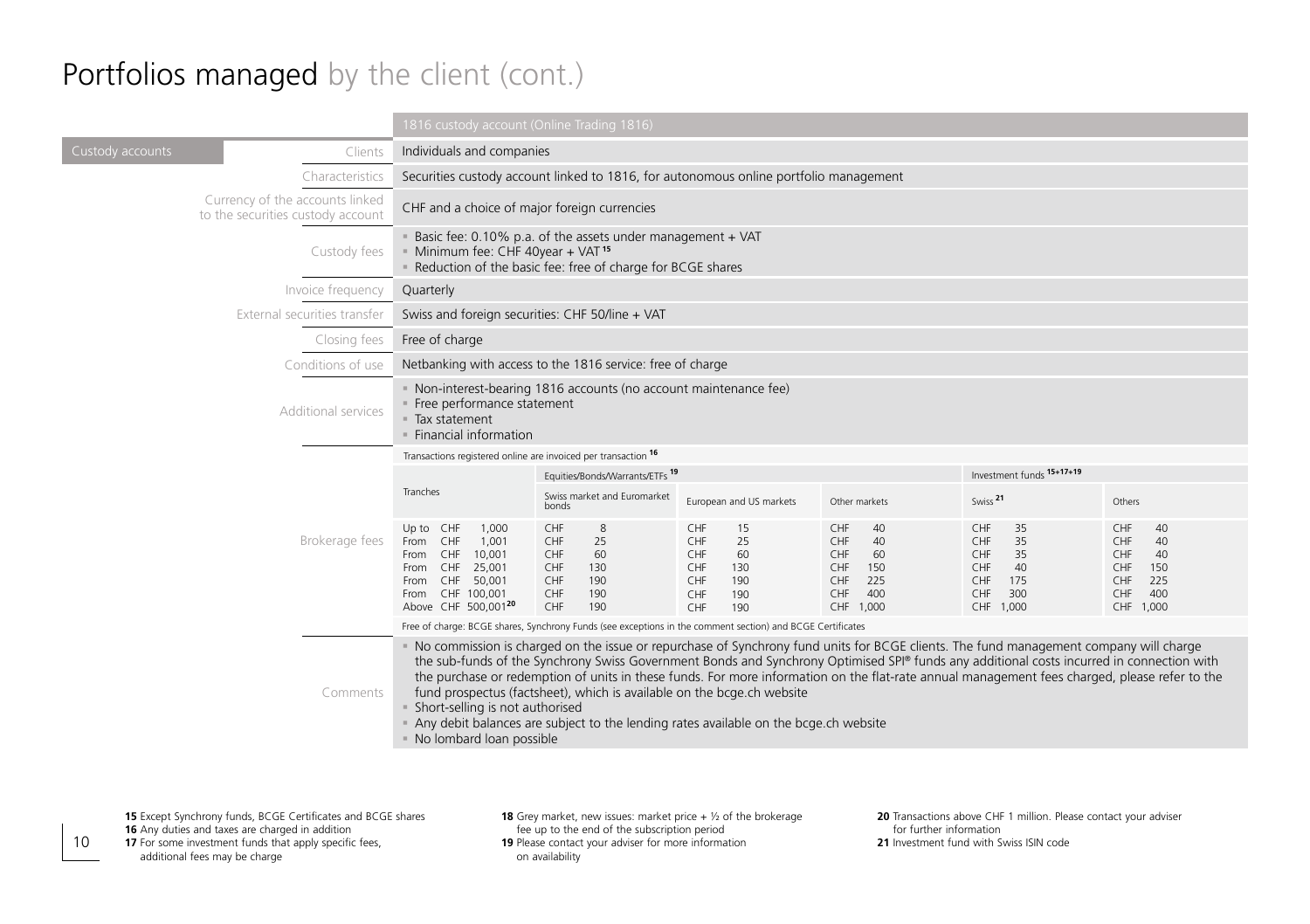#### Investment fund savings accounts

|                              |                                                                       | <b>BCGE Fund savings plan</b>                                                                                                                                                                                                                                                                                                                                                                                                          |  |
|------------------------------|-----------------------------------------------------------------------|----------------------------------------------------------------------------------------------------------------------------------------------------------------------------------------------------------------------------------------------------------------------------------------------------------------------------------------------------------------------------------------------------------------------------------------|--|
| Investment fund savings      | Clients                                                               | Individual clients                                                                                                                                                                                                                                                                                                                                                                                                                     |  |
| accounts                     | Characteristics                                                       | Plan for automatic monthly investment in a Synchrony investment fund <sup>22</sup>                                                                                                                                                                                                                                                                                                                                                     |  |
|                              | Currency                                                              | CHF, EUR, USD                                                                                                                                                                                                                                                                                                                                                                                                                          |  |
|                              | Administration fee                                                    | None                                                                                                                                                                                                                                                                                                                                                                                                                                   |  |
|                              | Issue or repurchase of fund units                                     | Synchrony funds: free of charge                                                                                                                                                                                                                                                                                                                                                                                                        |  |
| Payment conditions           |                                                                       | - Initial payment: min. CHF 100<br>Monthly payment: min. CHF 100<br>Exceptional payment: possible                                                                                                                                                                                                                                                                                                                                      |  |
| Investment conditions        |                                                                       | Automatic investment in the client's chosen investment fund <sup>23</sup> , as soon as the minimum investment amount is reached. The entire balance in the<br>account is invested (except for any residual sum which is insufficient to buy one or more whole fund units. This residual sum remains in the account<br>until an additional amount is paid in, which will allow for the purchase of a further whole unit(s) in the fund) |  |
| External securities transfer |                                                                       | Not authorised                                                                                                                                                                                                                                                                                                                                                                                                                         |  |
| Withdrawals/closing fees     |                                                                       | = 1st year: CHF 200/event + VAT<br>2nd year: CHF 100/event + VAT<br>3rd year and beyond: free of charge                                                                                                                                                                                                                                                                                                                                |  |
|                              | Swapping fund units<br>held in the custody account                    | 1st year: CHF 200/change<br>From the 2nd year: 1st change free of charge. 2nd and subsequent changes: CHF 200/change                                                                                                                                                                                                                                                                                                                   |  |
|                              | Modification of selected investment funds<br>for automatic investment | Free of charge                                                                                                                                                                                                                                                                                                                                                                                                                         |  |
| Additional services          |                                                                       | - Tax statement (see rates on page 4)<br>- No administration fee on investment fund custody accounts                                                                                                                                                                                                                                                                                                                                   |  |
|                              | Comments                                                              | The credit balance on the BCGE fund savings plan account must exceed CHF 50 at all times                                                                                                                                                                                                                                                                                                                                               |  |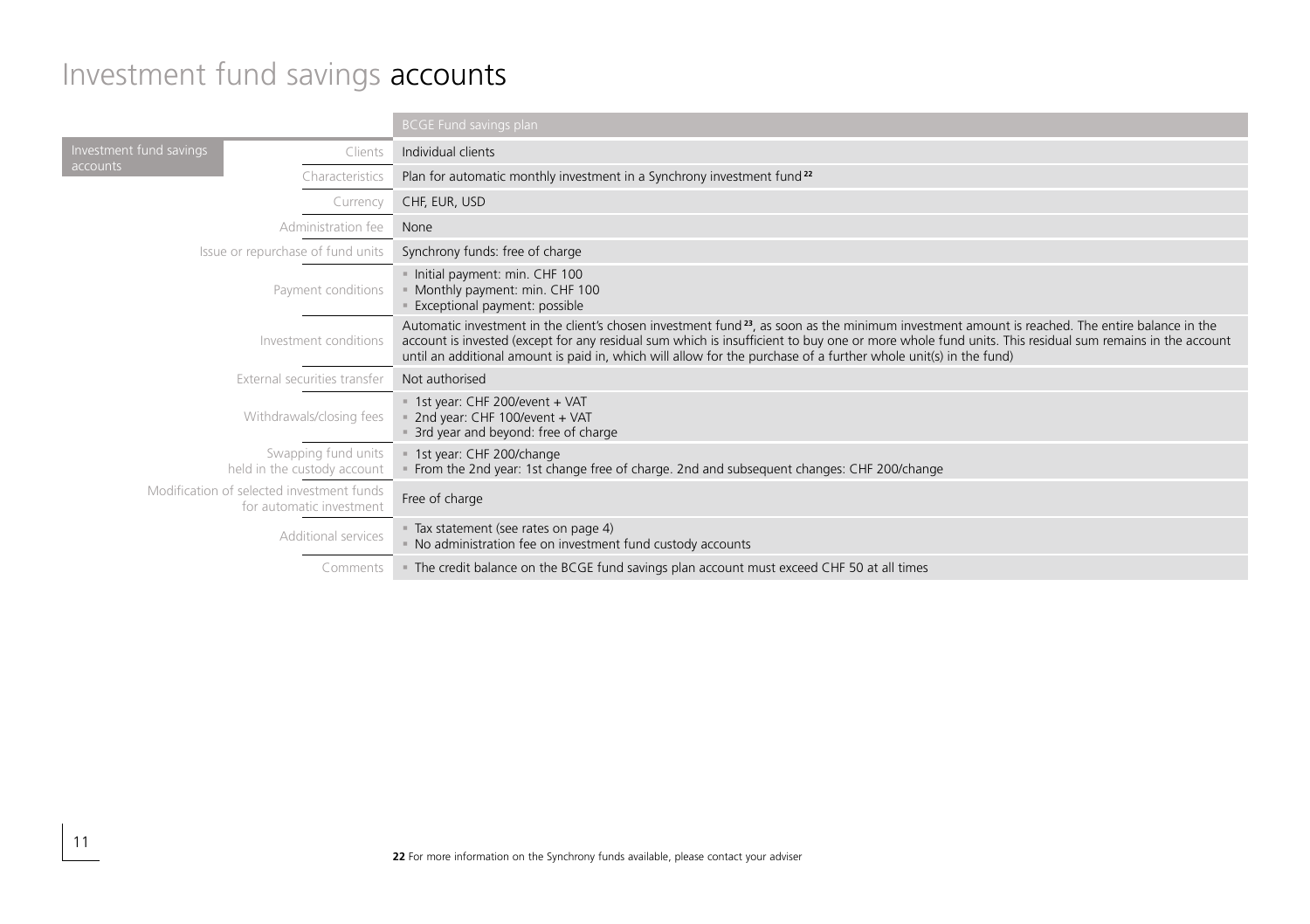# Private and company **accounts**

|                                            |                            | Current account                                                                                                                            | <b>BCGE Garantie loyer account</b>                                                                                             |
|--------------------------------------------|----------------------------|--------------------------------------------------------------------------------------------------------------------------------------------|--------------------------------------------------------------------------------------------------------------------------------|
| Private and company                        | Clients                    | Individuals aged 18 years and over and companies                                                                                           | Individuals and companies                                                                                                      |
| accounts                                   | Characteristics            | Cash account for payment transactions, mainly in current foreign<br>currencies                                                             | Blocked account used to constitute a guarantee required by the lessor<br>when renting a property                               |
|                                            | Currency                   | Available in various currencies, except for those proposed with the BCGE<br>Privé (see page 5) and BCGE Entreprises (see page 13) accounts | CHF                                                                                                                            |
|                                            | Remuneration limit         | None                                                                                                                                       | CHF 500,000                                                                                                                    |
| Account opening<br>Account maintenance fee |                            | Free of charge                                                                                                                             | CHF 10 up to a guarantee of CHF 1,000<br>- CHF 20 from CHF 1,001 to CHF 10,000<br>CHF 50 for CHF 10,000 and above              |
|                                            |                            | CHF 24/quarter                                                                                                                             | Free of charge                                                                                                                 |
|                                            | Withdrawal limit           | None                                                                                                                                       | The guarantee is released in accordance with legal requirements                                                                |
|                                            | Credit limit               | Possible, on request                                                                                                                       |                                                                                                                                |
|                                            | Printing and postage costs | See general conditions                                                                                                                     | See general conditions                                                                                                         |
|                                            | Closing statements         | Quarterly                                                                                                                                  | Annual                                                                                                                         |
|                                            | Withholding tax            | 35% of gross interest amount                                                                                                               | 35% of gross credit interest amount of CHF 200 and above                                                                       |
| Additional services<br>Comments            |                            | • Netbanking and e-Safe: access free of charge<br>Business link: access free of charge                                                     | Netbanking: access free of charge<br>e-Safe: access free of charge                                                             |
|                                            |                            |                                                                                                                                            | Interest may be withdrawn<br>Certificate of deposit issued within 24h<br>Documents submitted to the real estate agency by BCGE |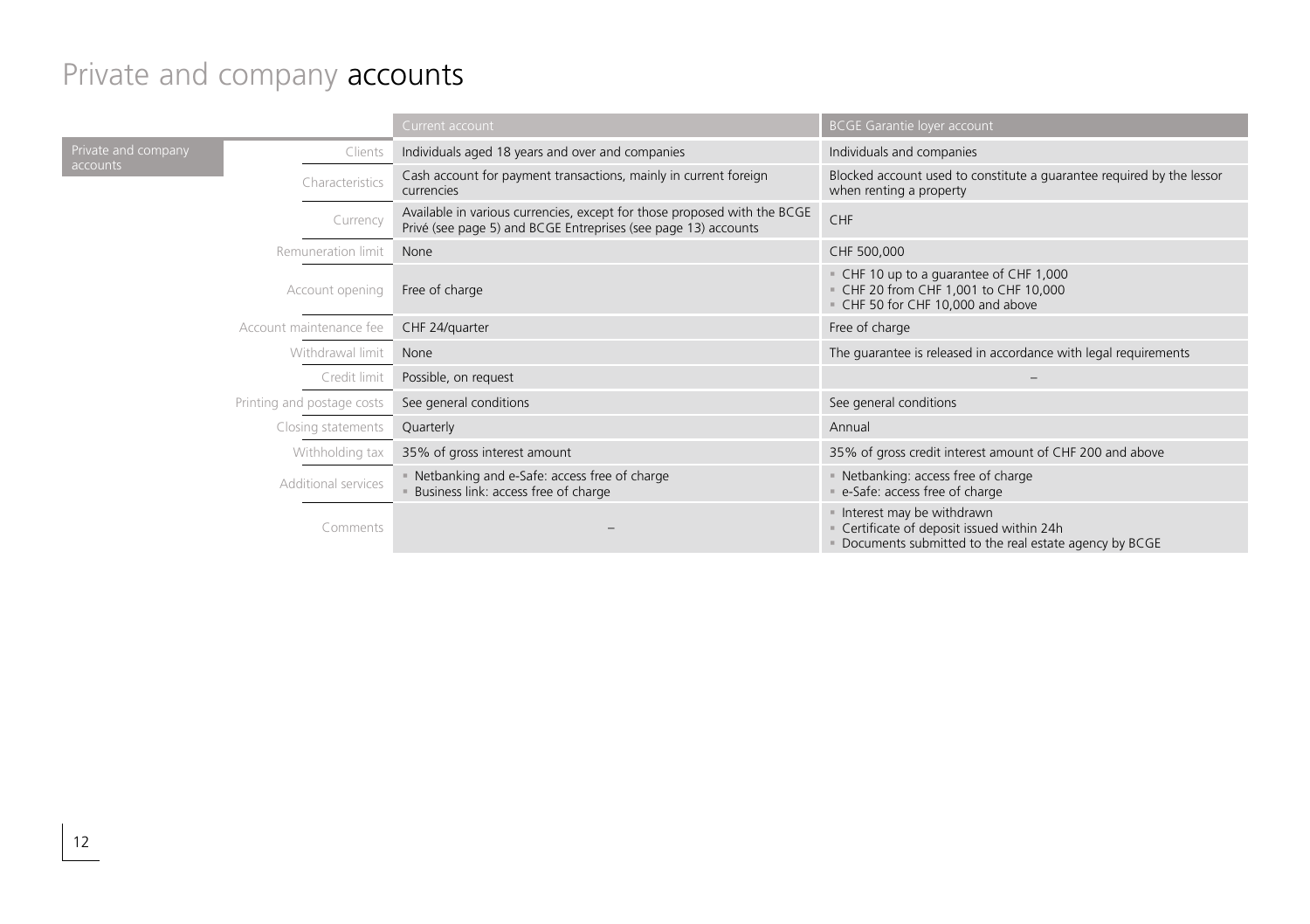#### Company accounts

|                                                    | <b>BCGE Entreprises</b>                                                                                                                                                             | <b>BCGE Trésorerie</b>                                                                                                                                                                                    | Deposit account                                                                                                                                                                                                                 |
|----------------------------------------------------|-------------------------------------------------------------------------------------------------------------------------------------------------------------------------------------|-----------------------------------------------------------------------------------------------------------------------------------------------------------------------------------------------------------|---------------------------------------------------------------------------------------------------------------------------------------------------------------------------------------------------------------------------------|
| Company accounts<br>Clients                        | Companies, self-employed individuals, liberal<br>professions, associations                                                                                                          | Companies, self-employed individuals, liberal<br>professions, associations, co-ownership bodies                                                                                                           | Companies                                                                                                                                                                                                                       |
| Characteristics                                    | Current account of liquid assets for<br>day-to-day operations                                                                                                                       | Cash reserve account                                                                                                                                                                                      | Account for cash reserves when founding a<br>company and increasing a company's capital<br>(public limited company, limited liability<br>company or partnership limited by shares with<br>its registered office in Switzerland) |
| Currency                                           | CHF, EUR, USD, GBP, JPY and CAD                                                                                                                                                     | CHF, EUR, USD                                                                                                                                                                                             | $=$ CHF<br>· EUR or USD. Please contact your adviser<br>for more information on the payment of agios                                                                                                                            |
| Remuneration limit                                 | None                                                                                                                                                                                | $\sqrt{C}$ CHF: 500,000<br>· EUR, USD: none                                                                                                                                                               |                                                                                                                                                                                                                                 |
| Account opening                                    | Free of charge                                                                                                                                                                      | Free of charge                                                                                                                                                                                            | Administration fee 1% of the capital payment<br>amount (equivalent value in CHF: min. CHF 200,<br>max. CHF 5,000)<br>Delivery fee: min. CHF 50<br>· Modification fee: CHF 100 for each certificate                              |
| Account maintenance fee                            | CHF 24/quarter                                                                                                                                                                      |                                                                                                                                                                                                           |                                                                                                                                                                                                                                 |
| Transaction fee                                    | Free of charge                                                                                                                                                                      | CHF 0.50/transaction entry                                                                                                                                                                                |                                                                                                                                                                                                                                 |
| Withdrawal limit                                   | None                                                                                                                                                                                | CHF 100,000/year<br>= 31 days' notice for larger amounts                                                                                                                                                  |                                                                                                                                                                                                                                 |
| Compensation for exceeding the<br>withdrawal limit |                                                                                                                                                                                     | 2% of the amount over the limit                                                                                                                                                                           |                                                                                                                                                                                                                                 |
| Credit limit                                       | Possible, on request                                                                                                                                                                |                                                                                                                                                                                                           |                                                                                                                                                                                                                                 |
| Closing statements                                 | Quarterly                                                                                                                                                                           | $=$ Annual<br>- Quarterly if 1) the balance of the account after<br>calculation of the closing is negative or 2) the<br>sum of the fees or debit interest resulting from<br>the closing is $\geq$ CHF 200 | Half-yearly                                                                                                                                                                                                                     |
| Withholding tax                                    | 35% of gross interest amount                                                                                                                                                        | · With one single closing statement per<br>calendar year: 35% of gross credit interest<br>amount of CHF 200<br>" With several closing statements per calendar year:<br>35% of gross interest amount       |                                                                                                                                                                                                                                 |
| Additional services                                | · Netbanking: access free of charge<br>Business link: access free of charge<br>Debit card<br>ATM deposit card<br>· Mastercard Business card and Corporate<br>credit cards           | · Netbanking: access free of charge<br>Business link: access free of charge<br>ATM deposit card                                                                                                           |                                                                                                                                                                                                                                 |
| 13<br>Comments                                     | Tiered preferential interest rates from<br>CHF 250,000, EUR/USD 150,000, on the<br>remuneration of the 48-hour term account.<br>Please contact your adviser for further information | Preferential interest rates                                                                                                                                                                               | · Please contact your adviser for more<br>information on the capital deposit certificate<br>· No credit interest                                                                                                                |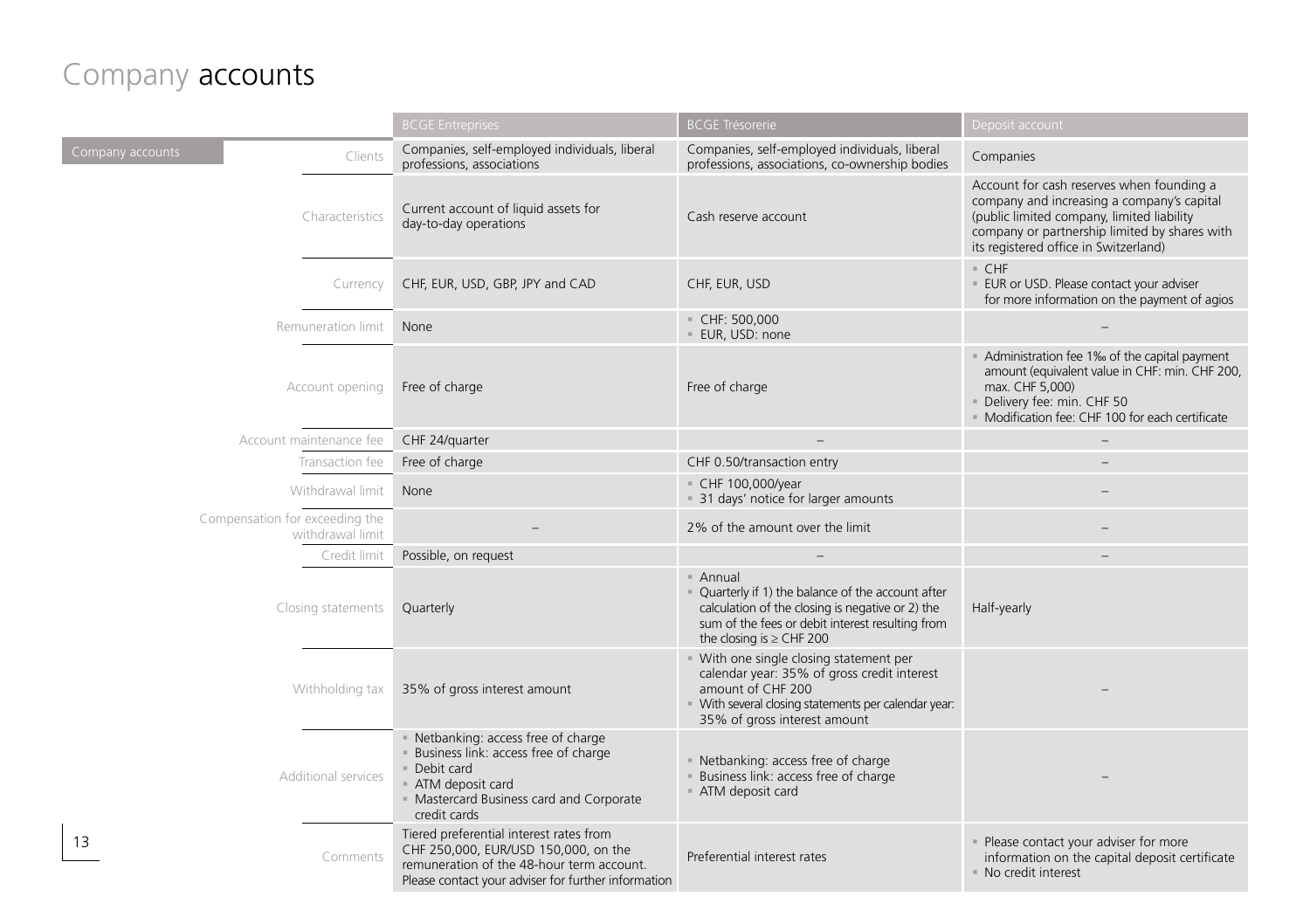#### **BCGE cards** and branch transactions

|                                                                                                           |                              | <b>BCGE Debit Mastercard</b>                                                                                               | BCGE Maestro card <sup>23</sup>                         | <b>BCGE card</b>                 | ATM deposit card |  |
|-----------------------------------------------------------------------------------------------------------|------------------------------|----------------------------------------------------------------------------------------------------------------------------|---------------------------------------------------------|----------------------------------|------------------|--|
| <b>BCGE Cards</b>                                                                                         | Annual fee                   | CHF 40 24                                                                                                                  | CHF 40 24                                               | CHF 1024                         | Free of charge   |  |
| (for lost, stolen, destroyed or damaged card)                                                             | Replacement card             | <b>CHF 20</b>                                                                                                              | <b>CHF 20</b>                                           | <b>CHF 10</b>                    |                  |  |
| Permanent card blocking fee                                                                               |                              | <b>CHF 30</b>                                                                                                              | CHF 30                                                  | CHF30<br>- CHF 5 by Netbanking   |                  |  |
|                                                                                                           | Temporary card blocking fee  | Free on "One" application<br>CHF 30 by BCGE                                                                                |                                                         |                                  |                  |  |
|                                                                                                           | Renewal of PIN code          | <b>CHF 10</b>                                                                                                              | <b>CHF 10</b>                                           | <b>CHF 10</b>                    |                  |  |
| Sending card by registered post                                                                           |                              | Current postage rates                                                                                                      | Current postage rates                                   | Current postage rates            |                  |  |
| Withdrawals at BCGE and<br>cantonal bank network ATMs                                                     | CHF, EUR                     | Free of charge                                                                                                             | Free of charge                                          | Free of charge (only BCGE ATMs)  |                  |  |
| Withdrawals at                                                                                            | In Switzerland<br>(CHE EUR)  | CHF: CHF 2<br>· EUR: countervalue CHF4/withdrawal                                                                          | CHF: CHF 2<br><b>EUR: countervalue CHF4/withdrawall</b> |                                  |                  |  |
| other banks' ATMs                                                                                         | Abroad                       | CHF 5/withdrawal                                                                                                           | CHF 5/withdrawal                                        |                                  |                  |  |
| Cash deposits at BCGE ATMs (CHF, EUR)                                                                     |                              | Free of charge                                                                                                             |                                                         |                                  |                  |  |
| Daily ATM withdrawal limit                                                                                | In Switzerland<br>and Europe | CHF 5,000                                                                                                                  | CHF 5,000                                               | Up to CHF 5,000 (BCGE ATMs only) |                  |  |
|                                                                                                           | Outside Europe               |                                                                                                                            | CHF 3,000                                               | $\qquad \qquad -$                |                  |  |
| Payment                                                                                                   | In Switzerland               | Free of charge                                                                                                             | Free of charge                                          |                                  |                  |  |
|                                                                                                           | Abroad                       | 0.50% of amount, min. CHF 0.50                                                                                             | 1% of amount, min. CHF 1.50                             |                                  |                  |  |
| Generating and sending duplicates                                                                         |                              | CHF 5/advice                                                                                                               |                                                         |                                  |                  |  |
| Disputing an unjustified transaction                                                                      |                              | CHF 30                                                                                                                     |                                                         |                                  |                  |  |
| <b>Branch transactions</b>                                                                                | Withdrawal (CHF, EUR)        | CHF 3/withdrawal, private clients: free of charge above CHF 5,000 or equivalent in EUR                                     |                                                         |                                  |                  |  |
| Withdrawal/payment from/to an account in a foreign<br>currency in the same currency as the account (agio) |                              | 1%, min. CHF 10                                                                                                            |                                                         |                                  |                  |  |
| Withdrawal/payment from/to an account<br>held with another cantonal bank                                  |                              | CHF 10, on presentation of account card only                                                                               |                                                         |                                  |                  |  |
| Forex for clients                                                                                         |                              | - CHF/EUR 3/transaction + currency selling rate<br>. Other currencies: currency selling rate                               |                                                         |                                  |                  |  |
| Forex for non clients                                                                                     |                              | CHF 15/transaction + currency selling rate                                                                                 |                                                         |                                  |                  |  |
| Purchase/sale of precious metals by clients                                                               |                              | Free of charge                                                                                                             |                                                         |                                  |                  |  |
| Purchase/sale of precious metals by non-clients                                                           |                              | - Above: CHF 25/transaction<br>Up to CHF 1,000: CHF 5/transaction                                                          |                                                         |                                  |                  |  |
| Sorting cash to be credited to the account                                                                |                              | ATMs 1% of amount <sup>24</sup><br>At a branch: 2% of amount <sup>24</sup>                                                 |                                                         |                                  |                  |  |
| Intervention fees                                                                                         |                              | In case of non-compliance with the procedure for using an ATM: CHF 120/hour                                                |                                                         |                                  |                  |  |
| Banknote delivery service (CHF and foreign currencies)                                                    |                              | Order fee CHF/EUR/USD 5 + agio 1% of the amount for EUR/USD or agio 1.5% of the amount for CHF (min. CHF 30, max. CHF 100) |                                                         |                                  |                  |  |
| Express delivery of foreign currency                                                                      |                              | CHF/EUR/USD 25/postage                                                                                                     |                                                         |                                  |                  |  |
| Order amount                                                                                              |                              | CHF/EUR/USD min.: 100, max.: 20,000                                                                                        |                                                         |                                  |                  |  |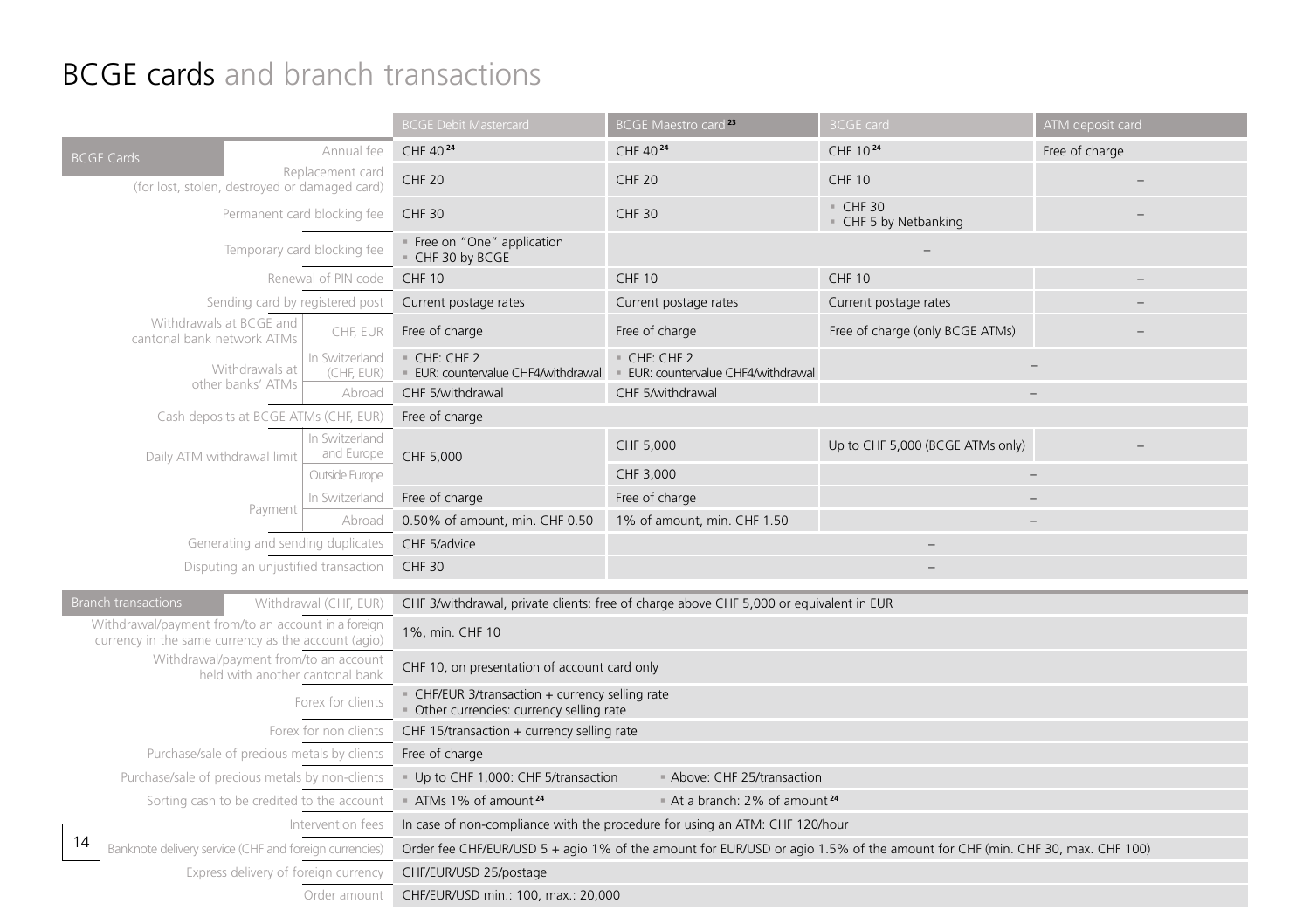#### Credit cards for individuals<sup>"</sup>

|                                                                                                             |                                              | Silver card (Mastercard or Visa)                                                                                                | Gold card (Mastercard or Visa)                                                                                                          | Platinum card (Visa)                                                                                                                         |  |  |
|-------------------------------------------------------------------------------------------------------------|----------------------------------------------|---------------------------------------------------------------------------------------------------------------------------------|-----------------------------------------------------------------------------------------------------------------------------------------|----------------------------------------------------------------------------------------------------------------------------------------------|--|--|
| Visa and Mastercard                                                                                         | Clients                                      | From 18 years old                                                                                                               | From 18 years old                                                                                                                       | From 18 years old                                                                                                                            |  |  |
|                                                                                                             | Characteristics                              | A payment method offering numerous<br>advantages for shopping and travel,<br>as well as related insurance                       | A payment method offering numerous<br>advantages for shopping and travel,<br>as well as related insurance with<br>extended cover        | For discerning clients who are looking for<br>exclusive services                                                                             |  |  |
|                                                                                                             | Currency                                     | CHF                                                                                                                             | CHF, EUR, USD                                                                                                                           | CHF, EUR, USD                                                                                                                                |  |  |
|                                                                                                             | Accounts                                     | BCGE Privé/BCGE privé 12-25                                                                                                     |                                                                                                                                         |                                                                                                                                              |  |  |
|                                                                                                             | Monthly limit                                | Max CHF 10,000<br>Max. CHF 20,000                                                                                               |                                                                                                                                         | Max. CHF 300,000                                                                                                                             |  |  |
| $\overline{C}$ ards                                                                                         | Annual fee<br>for main card                  | $=$ CHF 100<br>Free up to 25 years old                                                                                          | - CHF/EUR/USD 200<br>Free up to 25 years old                                                                                            | CHF 550, EUR 450, USD 450                                                                                                                    |  |  |
|                                                                                                             | Annual fee<br>for additional card            | CHF <sub>25</sub>                                                                                                               | CHF 50, EUR/USD 100                                                                                                                     | 7 additional cards free of charge                                                                                                            |  |  |
|                                                                                                             | Replacement<br>card worldwide                | <b>CHF 20</b>                                                                                                                   | Free of charge                                                                                                                          | Free of charge                                                                                                                               |  |  |
|                                                                                                             | Card blocking fee                            | Free of charge                                                                                                                  | Free of charge                                                                                                                          | Free of charge                                                                                                                               |  |  |
|                                                                                                             | Renewal of PIN code                          | Free of charge                                                                                                                  | Free of charge                                                                                                                          | Free of charge                                                                                                                               |  |  |
| Purchases                                                                                                   | In Switzerland                               | Free of charge                                                                                                                  |                                                                                                                                         |                                                                                                                                              |  |  |
|                                                                                                             | Foreign currency transactions                | Currency selling rate + handling fee of 1.75% of amount                                                                         |                                                                                                                                         |                                                                                                                                              |  |  |
|                                                                                                             | CHF transactions abroad                      | Handling fee of 1.75% of amount <sup>26</sup>                                                                                   |                                                                                                                                         |                                                                                                                                              |  |  |
| Cash withdrawals                                                                                            | ATMs in Switzerland                          | = 4% of amount, min. CHF 10<br>Free of charge, with direct debit option, at the<br>entire network of ATMs of all cantonal banks | = 4% of amount, min. CHF/EUR/USD 10<br>Free of charge, with direct debit option, at the<br>entire network of ATMs of all cantonal banks | 2.5% of amount, min. CHF 5, EUR/USD 3.50<br>Free of charge, with direct debit option, at the<br>entire network of ATMs of all cantonal banks |  |  |
|                                                                                                             | ATMs outside Switzerland                     | 4% of amount, min. CHF 10                                                                                                       | 4% of amount, min. CHF/EUR/USD 10                                                                                                       | 2.5% of amount min. CHF 10, EUR/USD 7                                                                                                        |  |  |
|                                                                                                             | Counters in Switzerland and abroad           | 4% of amount, min. CHF/EUR/USD 10                                                                                               |                                                                                                                                         | 4% of amount min. CHF 10, EUR/USD 7                                                                                                          |  |  |
| Other fees                                                                                                  | Hard-copy invoice                            | - CHF/EUR/USD 2/invoice<br>Free of charge with application One                                                                  |                                                                                                                                         | Free of charge                                                                                                                               |  |  |
|                                                                                                             | Late payment handling fee                    | CHF 20/invoice                                                                                                                  | CHF 20, EUR/USD 15/invoice                                                                                                              |                                                                                                                                              |  |  |
| <b>Services</b>                                                                                             | Online management tool                       | Application "One" and viseca.ch website                                                                                         |                                                                                                                                         |                                                                                                                                              |  |  |
|                                                                                                             | Mobile payments                              | See details on viseca.ch                                                                                                        |                                                                                                                                         |                                                                                                                                              |  |  |
| 15                                                                                                          | Surprize bonus scheme and insurance services | See details at surprize.ch and at viseca.ch                                                                                     |                                                                                                                                         |                                                                                                                                              |  |  |
| 23 No longer offered for new cards, with some exceptions<br>24 Free of charge for clients aged 25 and under |                                              |                                                                                                                                 | 26 Not valid for cards in EUR/USD                                                                                                       | 25 Conditions and detailed fees available on viseca.ch                                                                                       |  |  |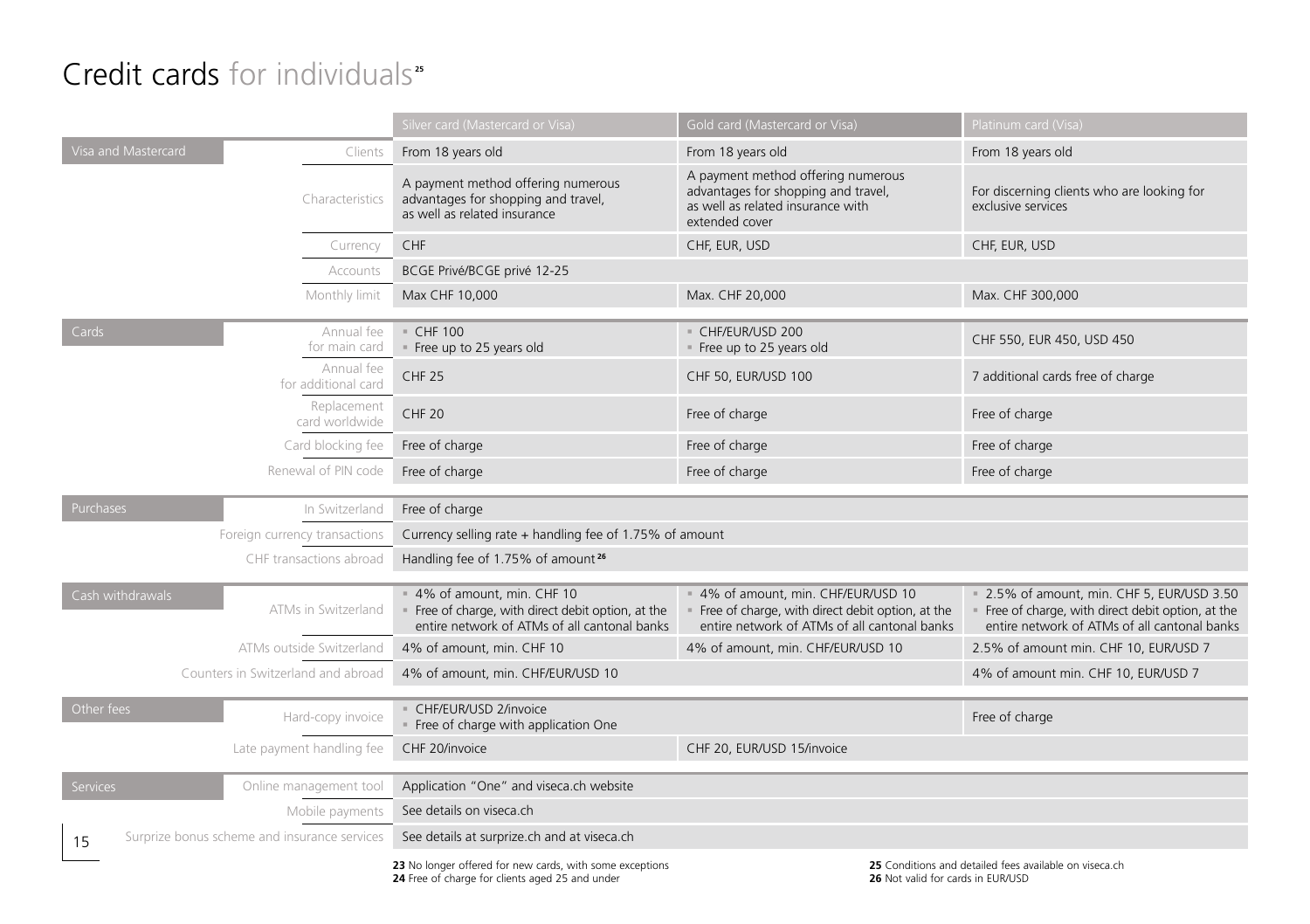#### Prepaid cards for individuals<sup>"</sup>

|                          |                               | Swiss Bankers Life                                                                                                                                                       | Viseca Mastercard PrePaid                                                                                                                                              | <b>Swiss Bankers Travel</b>                                                                      |
|--------------------------|-------------------------------|--------------------------------------------------------------------------------------------------------------------------------------------------------------------------|------------------------------------------------------------------------------------------------------------------------------------------------------------------------|--------------------------------------------------------------------------------------------------|
| Mastercard               | Clients                       | From 12 years old                                                                                                                                                        | From 12 years old                                                                                                                                                      | From 12 years old                                                                                |
|                          | Characteristics               | - Accepted everywhere as a credit card, for in-store<br>and online purchases<br>Allows complete control over your budget, ideal for<br>young people<br>- Mobile payments | - Accepted everywhere as a credit card,<br>for in-store and online purchases<br>Allows complete control over your budget,<br>ideal for young people<br>Mobile payments | Allows complete control over<br>your budget,<br>ideal for holidays and travel<br>Mobile payments |
|                          | Currency                      | CHF                                                                                                                                                                      | CHF, EUR, USD                                                                                                                                                          | CHF, EUR, USD                                                                                    |
|                          | Top-up limit                  | = Min. CHF 100<br>Max. CHF 10,000                                                                                                                                        | · Min. CHF/EUR/USD 100<br>Max. CHF/EUR/USD 10,000<br>(CHF/EUR/USD 3,000 for under 30s)                                                                                 | - Min. CHF/EUR/USD 100<br>- Max. CHF/EUR/USD 10,000                                              |
|                          | Spending limit                | - CHF 30,000/month<br>CHF 100,000/year                                                                                                                                   | CHF/EUR/USD 3,000/month                                                                                                                                                | · EUR/USD 30,000/month<br><b>EUR/USD 100,000/year</b>                                            |
| Cards                    | Annual fee                    | CHF45<br>Free up to 25 years old                                                                                                                                         | CHF 50, EUR/USD 25<br>Free up to 25 years old                                                                                                                          | Free of charge                                                                                   |
|                          | Replacement<br>card worldwide | CHF 20 in Switzerland<br>CHF 50 abroad                                                                                                                                   | CHF/EUR/USD 20                                                                                                                                                         | Free of charge                                                                                   |
|                          | Express card delivery         | CHF 25/postage                                                                                                                                                           |                                                                                                                                                                        | CHF/EUR/USD 25/postage                                                                           |
|                          | Top-up fees                   | Free of charge                                                                                                                                                           | 1% of amount (min. CHF 5, EUR/USD 3)                                                                                                                                   | = 1.5% of amount<br>= 1% of amount in Netbanking                                                 |
|                          | Card blocking fee             | Free of charge                                                                                                                                                           | CHF/EUR/USD 10                                                                                                                                                         | Free of charge                                                                                   |
|                          | Renewal of PIN code           | Free of charge                                                                                                                                                           | CHF/EUR/USD 10                                                                                                                                                         | Free of charge                                                                                   |
| Purchases                | In Switzerland                | Free of charge                                                                                                                                                           | Free of charge                                                                                                                                                         | CHF/EUR/USD 1                                                                                    |
|                          | Foreign currency transactions | 0.95% of amount                                                                                                                                                          | Currency selling rate + handling fee of 1.75%<br>of amount                                                                                                             | CHF/EUR/USD 1                                                                                    |
|                          | CHF transactions abroad       | 0.95% of amount                                                                                                                                                          | Handling fee of 1.75% of amount                                                                                                                                        | CHF/EUR/USD 1                                                                                    |
| Cash withdrawals         | ATMs in Switzerland           | CHF <sub>5</sub>                                                                                                                                                         |                                                                                                                                                                        | CHF/EUR/USD 5                                                                                    |
| ATMs outside Switzerland |                               | CHF 7.50                                                                                                                                                                 | 4% of amount, min. CHF/EUR/USD 10                                                                                                                                      | CHF/EUR/USD 7.50                                                                                 |
|                          |                               |                                                                                                                                                                          |                                                                                                                                                                        |                                                                                                  |
| Other fees               | Hard-copy invoice             |                                                                                                                                                                          | CHF/EUR/USD 2/invoice<br>" Free of charge with application "One"                                                                                                       |                                                                                                  |
|                          | Refund of card balance        | <b>CHF 20</b>                                                                                                                                                            | CHF/EUR/USD 20                                                                                                                                                         | CHF/EUR/USD 20                                                                                   |
| Services                 | Online management tool        | Application "Swiss Bankers" and swissbankers.ch<br>website                                                                                                               | Application "One" and viseca.ch website                                                                                                                                | Application "Swiss Bankers" and<br>swissbankers.ch website                                       |
| 16                       | Insurance services            |                                                                                                                                                                          | See details on viseca.ch                                                                                                                                               |                                                                                                  |
|                          |                               |                                                                                                                                                                          |                                                                                                                                                                        |                                                                                                  |

27 Conditions and detailed fees for credit cards are available on swissbankers.ch and viseca.ch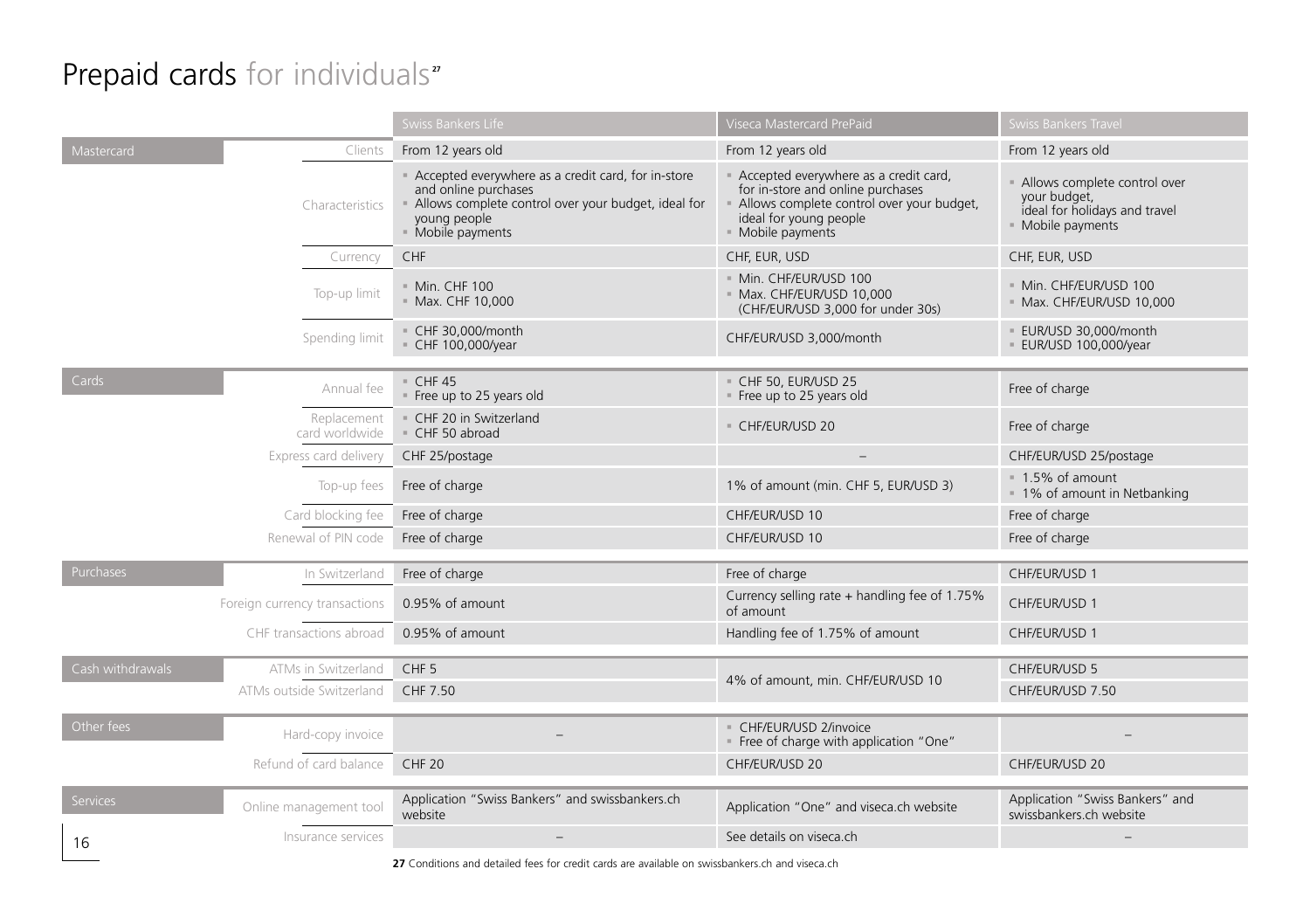#### Corporate credit cards<sup>28</sup>

|                                         |                                                                                                                                   | Silver Business card                                                                      | Gold Business card                                                                        | Silver Corporate card                                                                                        | Gold Corporate card                                                                                         |  |
|-----------------------------------------|-----------------------------------------------------------------------------------------------------------------------------------|-------------------------------------------------------------------------------------------|-------------------------------------------------------------------------------------------|--------------------------------------------------------------------------------------------------------------|-------------------------------------------------------------------------------------------------------------|--|
| Mastercard                              | Clients                                                                                                                           | Small companies, self-employed individuals, liberal professions, associations             |                                                                                           | SMEs and large companies                                                                                     |                                                                                                             |  |
|                                         | Characteristics                                                                                                                   | Simplifies management of your business expenses while ensuring<br>complete transparency   |                                                                                           | Cards intended for large companies that need a complex expense<br>management tool linked to other interfaces |                                                                                                             |  |
|                                         | Currency                                                                                                                          | CHF                                                                                       | CHF, EUR, USD                                                                             | CHF                                                                                                          | CHF, EUR, USD                                                                                               |  |
|                                         | Accounts                                                                                                                          | <b>BCGE Entreprises</b>                                                                   |                                                                                           |                                                                                                              |                                                                                                             |  |
|                                         | Monthly limit                                                                                                                     | Max. CHF 10,000                                                                           | Max. CHF 50,000                                                                           | Max. CHF 10,000                                                                                              | Max. CHF 300,000                                                                                            |  |
| Cards                                   | Annual fee                                                                                                                        | " First card CHF 100 <sup>29</sup><br>- Additional card: CHF 5029                         | First card CHF 170,<br>EUR/USD 150<br>Additional card: CHF 85,<br>EUR/USD 75              | Employee card<br>CHF 100/card 30                                                                             | Employee card<br>CHF 170, EUR/USD 150/card 30                                                               |  |
| Annual travel card fee                  |                                                                                                                                   |                                                                                           |                                                                                           | CHF 50/card                                                                                                  | CHF 50, EUR/USD 40/card                                                                                     |  |
| Annual purchase card fee                |                                                                                                                                   |                                                                                           |                                                                                           | CHF 50/card                                                                                                  | CHF 50, EUR/USD 40/card                                                                                     |  |
| Replacement card worldwide              |                                                                                                                                   | <b>CHF 20</b>                                                                             | Free of charge                                                                            | <b>CHF 20</b>                                                                                                | Free of charge                                                                                              |  |
| Renewal of PIN code                     |                                                                                                                                   | Free of charge                                                                            | Free of charge                                                                            | Free of charge                                                                                               | Free of charge                                                                                              |  |
| Purchases                               | In Switzerland                                                                                                                    | Free of charge                                                                            |                                                                                           |                                                                                                              |                                                                                                             |  |
| Foreign currency transactions           |                                                                                                                                   | Currency selling rate + handling fee of 1.5% of amount                                    |                                                                                           | Currency selling rate + handling<br>fee of 1% of amount                                                      | Currency selling rate + handling<br>fee of 1% for CHF, 1.5% for<br>EUR/USD of amount                        |  |
| Cash withdrawals<br>ATMs in Switzerland |                                                                                                                                   | 3.5% of amount, min. CHF 5                                                                | 3.5% of amount, min. CHF 5,<br>EUR/USD 3.50                                               | 3.5% of amount, min. CHF 5                                                                                   | 3.5% of amount, min. CHF 5,<br>EUR/USD 3.50                                                                 |  |
| ATMs outside Switzerland                |                                                                                                                                   | 3.5% of amount, min. CHF 10                                                               | 3.5% of amount min. CHF 10,<br>EUR/USD 7                                                  | 3.5% of amount, min. CHF 10                                                                                  | 3.5% of amount min. CHF 10,<br>EUR/USD 7                                                                    |  |
| Counters in Switzerland and abroad      |                                                                                                                                   | 4% of amount min. CHF 10, EUR/USD 7                                                       |                                                                                           |                                                                                                              |                                                                                                             |  |
| Other fees<br>Late payment fees         |                                                                                                                                   | CHF 20/invoice                                                                            | CHF 20, EUR/USD 15/invoice                                                                | CHF 20/invoice                                                                                               | CHF 20, EUR/USD 15/invoice                                                                                  |  |
| <b>Services</b><br>management tool      | Online expense                                                                                                                    | - Application "One" and viseca.ch<br>website: free of charge<br>· eXpense: free of charge | - Application "One" and viseca.ch<br>website: free of charge<br>· eXpense: free of charge | Application "One" and viseca.ch<br>website: free of charge<br>· SmartData Online:<br>CHF 500/year (licence)  | Application "One" and viseca.ch<br>website: free of charge<br>· SmartData Online:<br>CHF 500/year (licence) |  |
| See details on viseca.ch<br>Insurance   |                                                                                                                                   |                                                                                           |                                                                                           |                                                                                                              |                                                                                                             |  |
| 17                                      | 28 Conditions and detailed fees for credit cards are available on viseca.ch<br>29 Supplement for personalised design: CHF 40/year |                                                                                           |                                                                                           |                                                                                                              |                                                                                                             |  |

**30** Supplement for a personalised black and white logo: CHF 400 one-time fee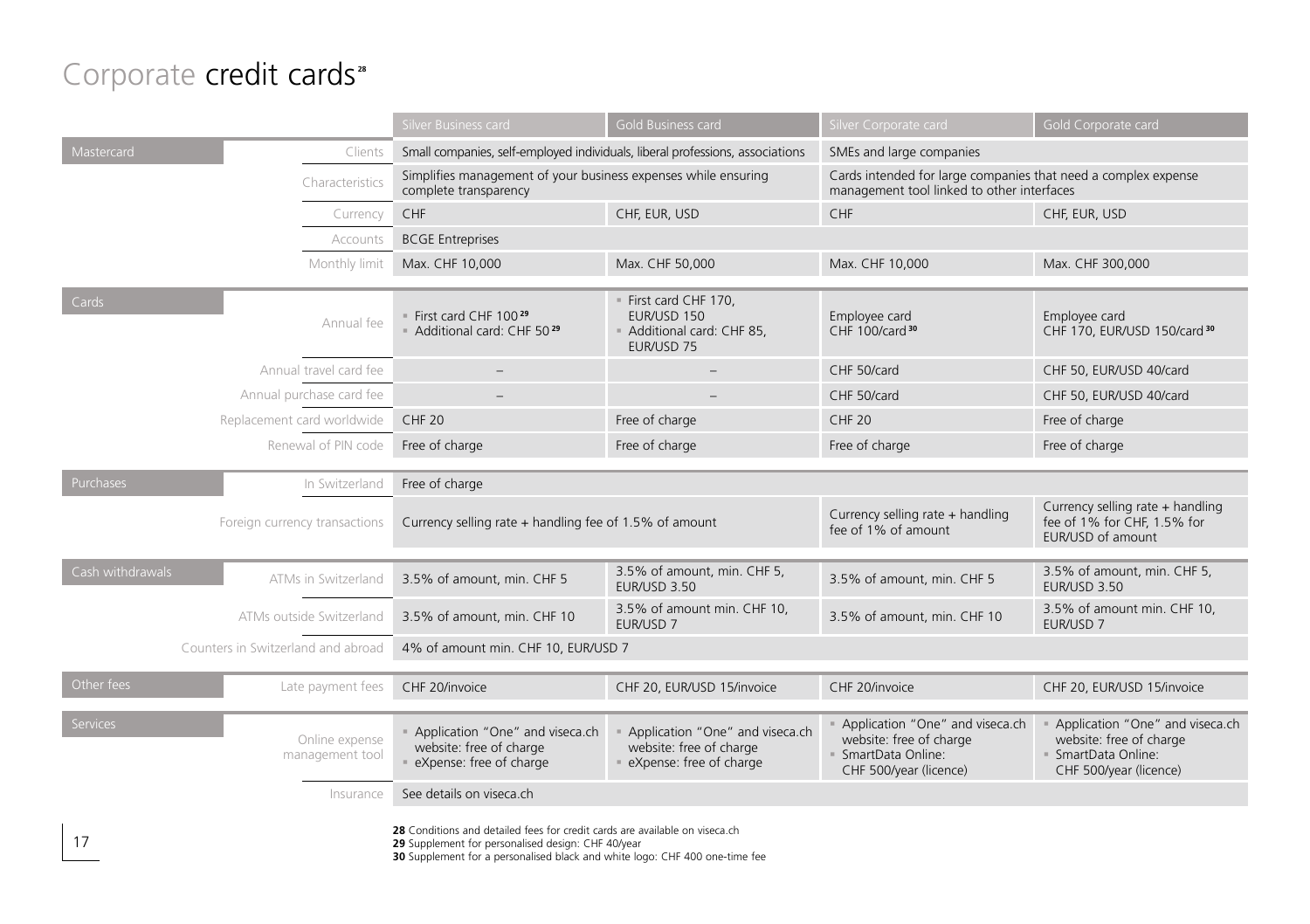#### Payment transactions

|                                                                                                        | Netbanking and Mobile Netbanking                                                                                                                                                                                                                      | Manual order                                      |  |  |
|--------------------------------------------------------------------------------------------------------|-------------------------------------------------------------------------------------------------------------------------------------------------------------------------------------------------------------------------------------------------------|---------------------------------------------------|--|--|
| CHF payments in Switzerland<br>Payment order <sup>31</sup>                                             | Free of charge <sup>32</sup>                                                                                                                                                                                                                          | CHF 5/payment <sup>32</sup>                       |  |  |
| Inter-account transfer (same client number)                                                            | Free of charge                                                                                                                                                                                                                                        | Free of charge                                    |  |  |
| Quick order                                                                                            | $\qquad \qquad -$                                                                                                                                                                                                                                     | CHF 0.50/payment <sup>33</sup>                    |  |  |
| Standing order (creation, modification and cancellation)                                               | Free of charge                                                                                                                                                                                                                                        | CHF <sub>5</sub>                                  |  |  |
| Standing order (execution)                                                                             | Free of charge 32+34                                                                                                                                                                                                                                  | Free of charge 32+34                              |  |  |
| Direct debit payment authorisation (LSV)                                                               | Free of charge <sup>32</sup><br>$\overline{\phantom{0}}$                                                                                                                                                                                              |                                                   |  |  |
| Payment at post office counter                                                                         |                                                                                                                                                                                                                                                       | Current postage rates                             |  |  |
| Postal transfer refused due to a writing error on payment slip                                         |                                                                                                                                                                                                                                                       | Current postage rates                             |  |  |
| Business link (confirmation of file receipt)                                                           | CHF 15/order                                                                                                                                                                                                                                          | $\overline{\phantom{a}}$                          |  |  |
| International payment <sup>36</sup><br>SEPA payment order 31+37                                        | CHF 1/payment 32+35                                                                                                                                                                                                                                   | $\qquad \qquad -$                                 |  |  |
| SEPA standing order <sup>31+37</sup> (execution)                                                       | CHF 1/payment 32+34+35                                                                                                                                                                                                                                |                                                   |  |  |
| SEPA direct debit <sup>31+37</sup> (SEPA Direct Debit)                                                 | $\qquad \qquad -$                                                                                                                                                                                                                                     | CHF 1/direct debit 32+34+35                       |  |  |
| Payment order 31+38                                                                                    | CHF 5/payment <sup>32</sup> (+ third-party fees)                                                                                                                                                                                                      | CHF 15/payment <sup>32</sup> (+ third-party fees) |  |  |
| Standing order (creation, modification and cancellation)                                               | Free of charge                                                                                                                                                                                                                                        | CHF 5/order                                       |  |  |
| Standing order (execution)                                                                             | CHF 5/payment 32+34 (+ third-party fees)                                                                                                                                                                                                              | CHF 5/payment 32+34 (+ third-party fees)          |  |  |
| Additional fees for<br>All fees paid by the<br>international payments <sup>36</sup><br>ordering client | The ordering client pays the BCGE fee as well as third-party fees at a flat rate of CHF 20. In the event of high third-party fees, BCGE reserves<br>the right to claim payment for the additional fees. The beneficiary receives the full amount paid |                                                   |  |  |
| Shared fees                                                                                            | The ordering client pays the BCGE fee. Third-party fees are paid by the beneficiary                                                                                                                                                                   |                                                   |  |  |
| All fees paid by the beneficiary                                                                       | In addition to the BCGE fee, the beneficiary also pays third-party fees                                                                                                                                                                               |                                                   |  |  |
|                                                                                                        |                                                                                                                                                                                                                                                       |                                                   |  |  |
| Other fees<br>SMS alert                                                                                | Free of charge                                                                                                                                                                                                                                        |                                                   |  |  |
| Urgent order                                                                                           | Surcharge of CHF 25                                                                                                                                                                                                                                   |                                                   |  |  |
| Order passed by telephone, fax or e-mail                                                               | <b>CHF 20</b>                                                                                                                                                                                                                                         |                                                   |  |  |
| Unstructured payment order                                                                             | <b>CHF 20</b>                                                                                                                                                                                                                                         |                                                   |  |  |
| Confirmation of payment execution<br>by telephone, fax or e-mail                                       | <b>CHF 15</b>                                                                                                                                                                                                                                         |                                                   |  |  |
| QR-invoice A4 sheet (2 copies)                                                                         | CHF 0.20/sheet (min. 25 sheets)                                                                                                                                                                                                                       |                                                   |  |  |
| Personalised payment slips                                                                             | CHF 0.10/slips (min. 25 slips)                                                                                                                                                                                                                        |                                                   |  |  |
| White A4 sheets for invoice + BVR                                                                      | CHF 30 for 1,000 BVR (+ VAT)                                                                                                                                                                                                                          |                                                   |  |  |
|                                                                                                        |                                                                                                                                                                                                                                                       |                                                   |  |  |

#### **31** Also valid for an ARS/EFT payment order

18

**32** From a savings and/or current management account: Surcharge of CHF 5 payment/transfer, except in the case of funds transferred between

**34** Non-execution of a standing order due to lack of funds, above 3 failed successive executions: CHF 5 **35** From a BCGE Entreprises account: free of charge

**36** Payments to/from abroad (in CHF or in foreign currency) or payments in Switzerland in foreign currency

**37** Single Euro Payments Area (payments in EUR within the SEPA Zone with IBAN details and the option of sharing charges (SHA)

**38** BCGE will only make payments to EU/EFTA countries if the IBAN and BIC details are provided

accounts covered by the same client business relationship **33** Order from a savings and/or current management account: CHF 5/payment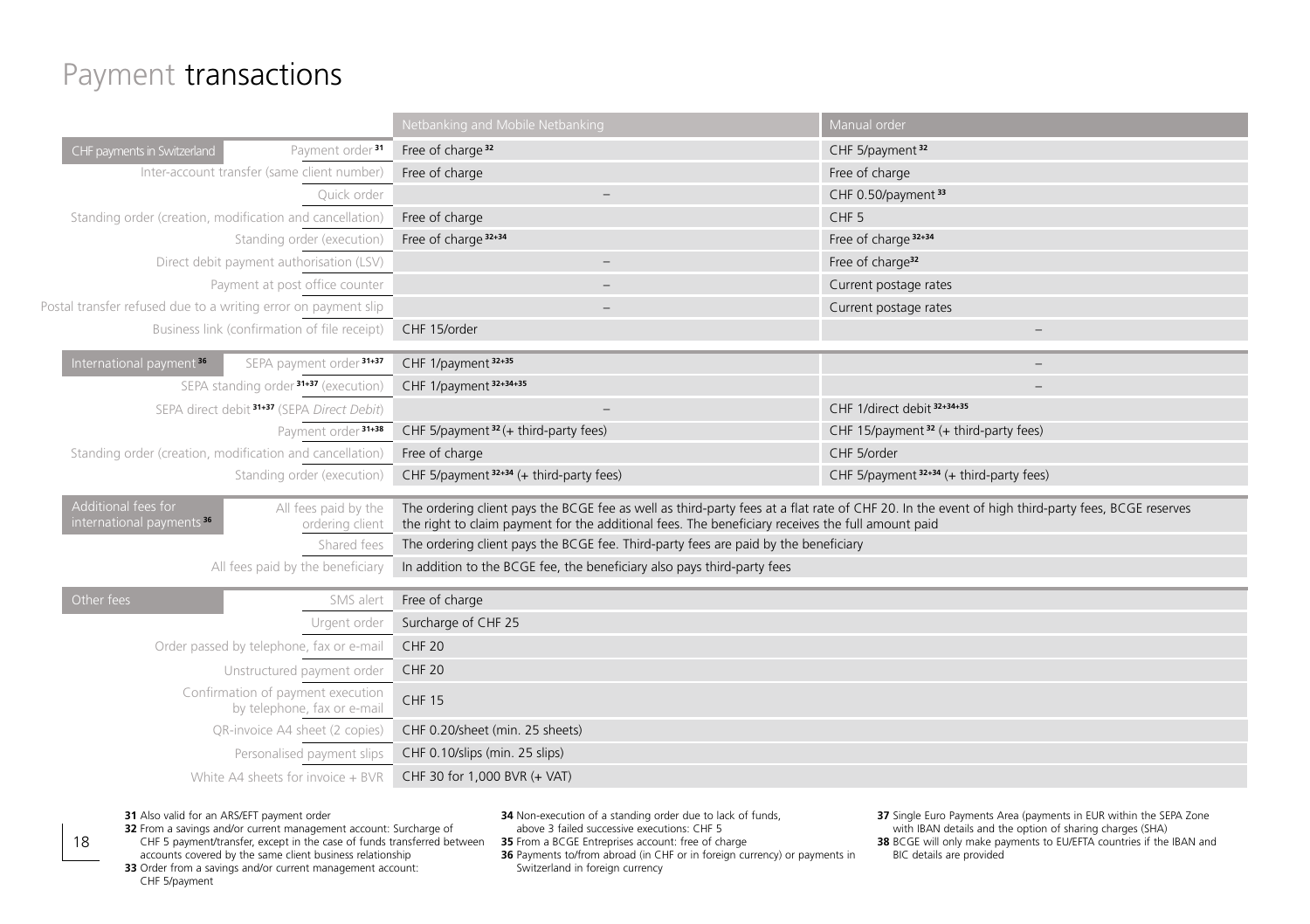#### Cheques and sight drafts drawn on banks

|                                                                                                        |                                                 | <b>Fees</b>                                    | Value date                                                                      |  |
|--------------------------------------------------------------------------------------------------------|-------------------------------------------------|------------------------------------------------|---------------------------------------------------------------------------------|--|
| Issue of cheques                                                                                       | Banker's cheque                                 | $CHF 75 + postage$                             |                                                                                 |  |
|                                                                                                        | Correspondence cheque                           | CHF 2 cheque, min. 50 cheques per order        |                                                                                 |  |
|                                                                                                        | Cancellation of unpaid cheque                   | CHF $50 + any correspondent fees$              |                                                                                 |  |
| Cashing of cheques <sup>39</sup>                                                                       | For immediate credit under<br>the usual reserve | CHF 20/cheque                                  | Cheques in CHF: 7 business days<br>Cheques in other currencies 12 business days |  |
|                                                                                                        | Credited when cashed                            | CHF 50/cheque                                  | Upon receipt of funds                                                           |  |
| Cashing of travellers<br>cheque <sup>40+41</sup>                                                       | All currencies                                  | CHF 20/remittance                              | 5 business days                                                                 |  |
| Bills of exchange                                                                                      | Handling fee in<br>Switzerland and abroad       | <b>CHF 80</b>                                  | Maximum 3 business days                                                         |  |
|                                                                                                        | Collection upon receipt in Switzerland          | 1‰, min. CHF 30, max CHF 500                   | Upon receipt of funds                                                           |  |
|                                                                                                        | Collection upon receipt outside Switzerland     | 2‰, min. CHF 30, max CHF 500                   |                                                                                 |  |
| Fee for notification and/or cancellation<br>of bills of exchange                                       |                                                 | CHF 50 + any correspondent fees                |                                                                                 |  |
| Other fees                                                                                             | Extension fee                                   | <b>CHF 50</b>                                  |                                                                                 |  |
| Return of unpaid cheque                                                                                |                                                 | CHF 50/cheque + postage/any correspondent fees |                                                                                 |  |
| Blocking of a correspondence cheque                                                                    |                                                 | <b>CHF 50</b>                                  |                                                                                 |  |
| Request for acceptance or a guarantee                                                                  |                                                 | <b>CHF 50</b>                                  |                                                                                 |  |
| Notification (advice of payment or non-payment) of all<br>payment transactions under the usual reserve |                                                 | <b>CHF 50</b>                                  |                                                                                 |  |
| Urgent order                                                                                           |                                                 | Surcharge of CHF 25                            |                                                                                 |  |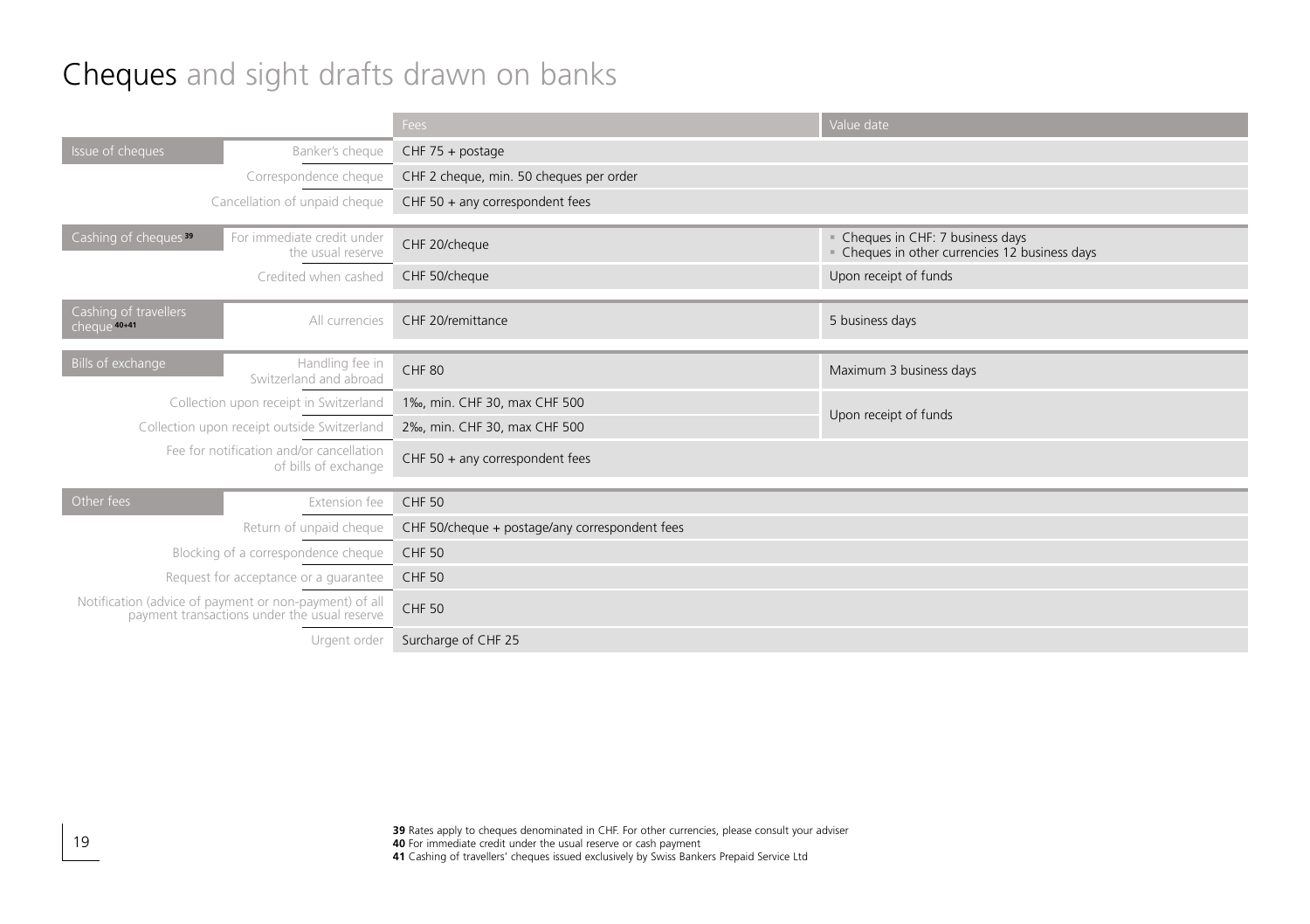#### General conditions for commercial papers

#### Check-up

CHF 80 **<sup>42</sup>** 72-month subscription package with 3 check-ups: CHF 180 **<sup>43</sup>**

42 Not charged to clients up to 25 years of age, account holders with 2 Avantage service bonuses, holders of a BCGE Fund Savings Plan with a minimum balance<br>of CHF 5,000, holders of a pension Fund Savings Plan, holders of **43** If subscription to the package during the subscription period to one of the services listed in point 42, a prorata refund will be made (max. CHF 100)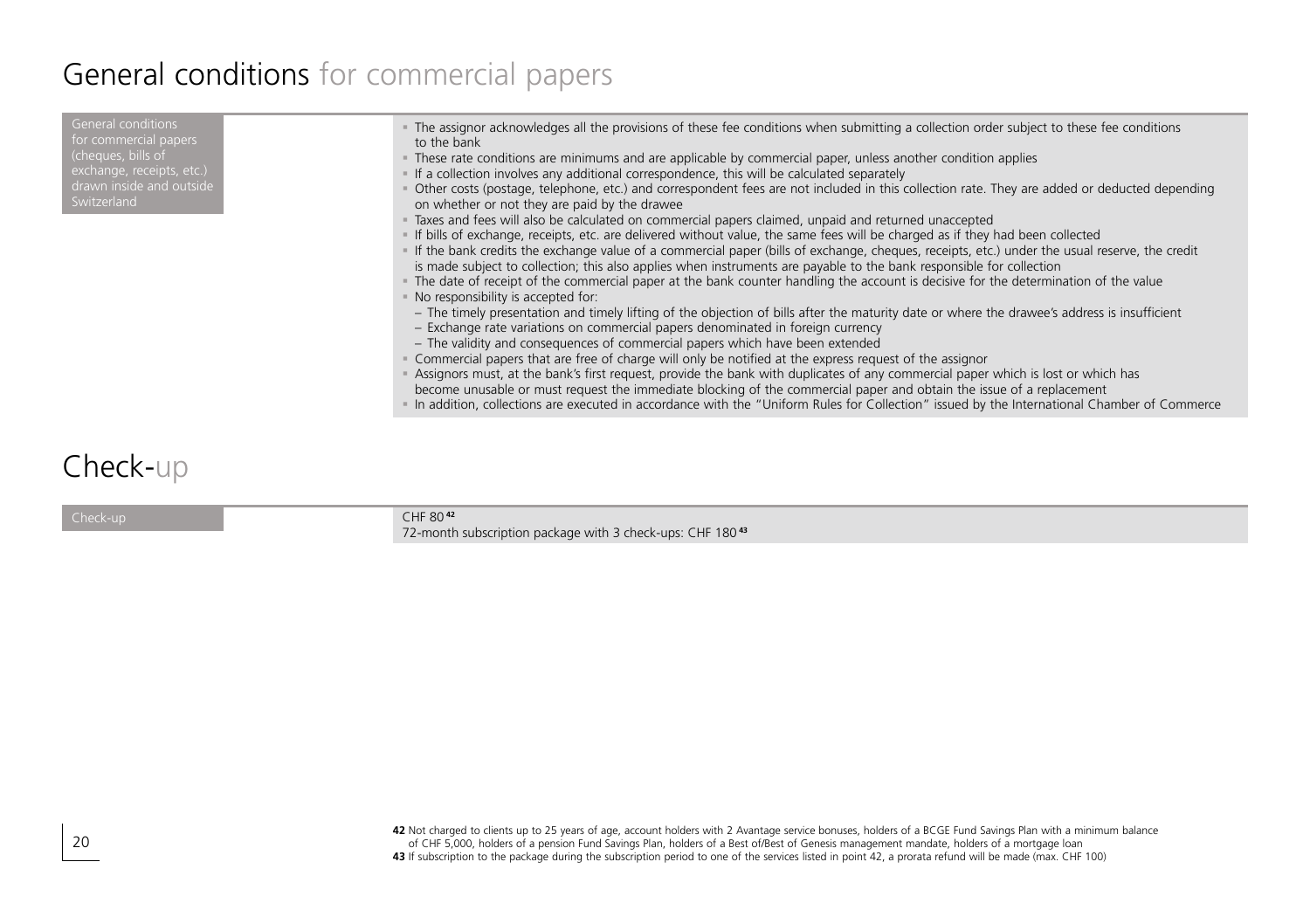#### Safe deposit boxes

|                    | Category                      | Volume, dm <sup>3</sup> | Annual fee + VAT |
|--------------------|-------------------------------|-------------------------|------------------|
| Safe deposit boxes | $\mathbf{1}$                  | < 11.50                 | CHF 145          |
|                    | $\overline{2}$                | 11.60 to 15.90          | CHF 185          |
|                    | $\overline{3}$                | 16 to 24                | CHF 230          |
|                    | $\overline{4}$                | 25 to 38                | CHF 280          |
|                    | 5                             | 39 to 73                | CHF 450          |
|                    | Rental fee <sup>44</sup><br>6 | 74 to 145               | CHF 610          |
|                    | $7\overline{ }$               | 146 to 199              | CHF 820          |
|                    | 8                             | 200 to 298              | CHF 1,125        |
|                    | 9                             | 299 to 620              | CHF 2,200        |
|                    | 10                            | 621 to 1,313            | CHF 3,650        |
|                    | 11                            | >1,314                  | CHF 7,500        |
| Forced opening     |                               |                         | CHF 1,000        |
| Keys in custody    |                               |                         | CHF 200          |